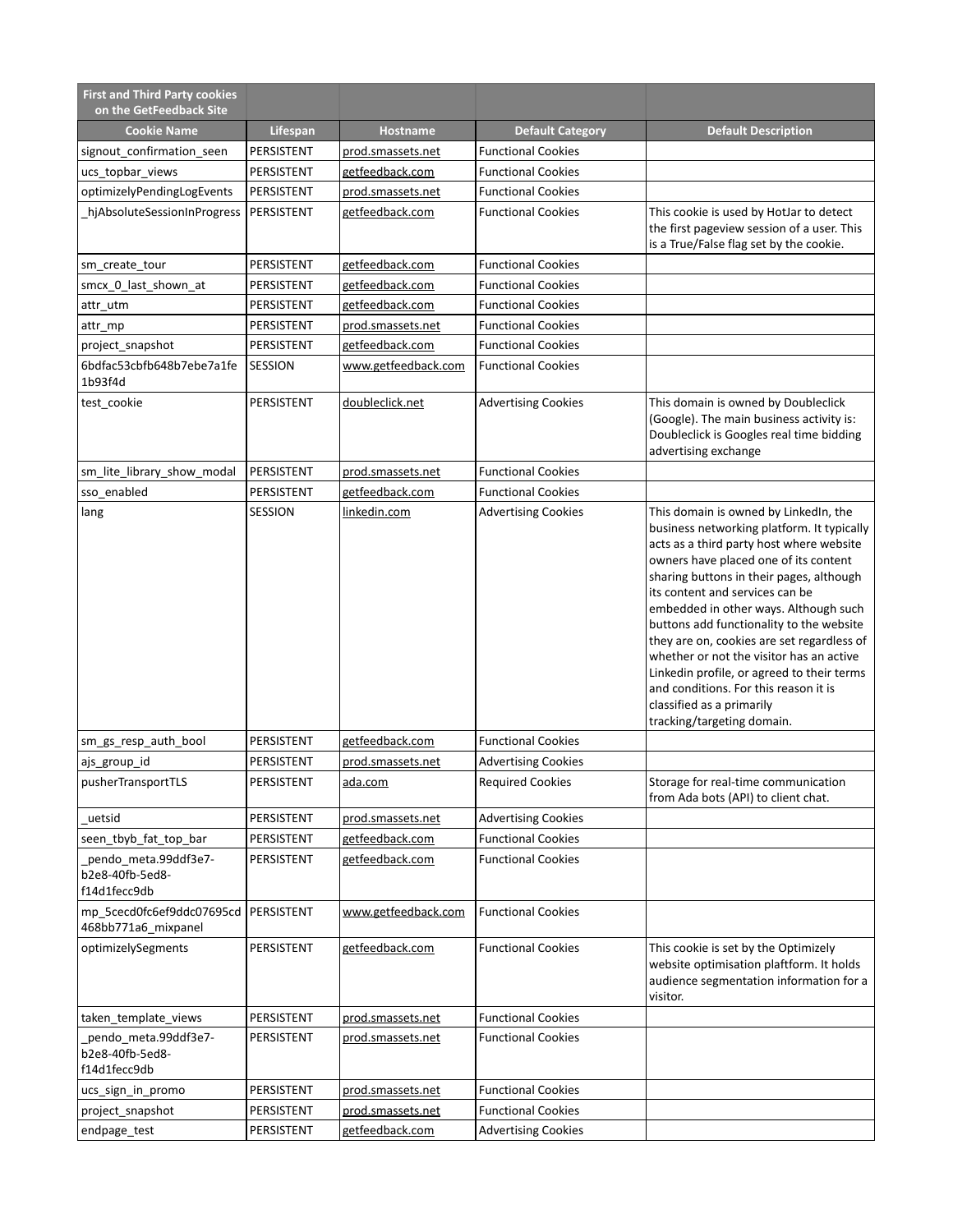| _insp_wid                                        | PERSISTENT | prod.smassets.net     | <b>Functional Cookies</b>  |                                                                                                                                                                                                                                                                                          |
|--------------------------------------------------|------------|-----------------------|----------------------------|------------------------------------------------------------------------------------------------------------------------------------------------------------------------------------------------------------------------------------------------------------------------------------------|
| insp_uid                                         | PERSISTENT | prod.smassets.net     | <b>Functional Cookies</b>  |                                                                                                                                                                                                                                                                                          |
| guest-session                                    | PERSISTENT | prod.smassets.net     | <b>Functional Cookies</b>  |                                                                                                                                                                                                                                                                                          |
| ep201                                            | PERSISTENT | getfeedback.com       | <b>Required Cookies</b>    |                                                                                                                                                                                                                                                                                          |
| ada-embed_is-drawer-open                         | SESSION    | ada.com               | <b>Required Cookies</b>    | Identifies whether or not the Ada<br>window is currently opened.                                                                                                                                                                                                                         |
| intercom-id-zfu5s4em                             | PERSISTENT | getfeedback.com       | <b>Functional Cookies</b>  |                                                                                                                                                                                                                                                                                          |
| sm_create_quiz_question_ad<br>ded                | PERSISTENT | prod.smassets.net     | <b>Functional Cookies</b>  |                                                                                                                                                                                                                                                                                          |
| sb-closed                                        | PERSISTENT | getfeedback.com       | <b>Functional Cookies</b>  |                                                                                                                                                                                                                                                                                          |
| optimizelyPendingLogEvents                       | PERSISTENT | getfeedback.com       | <b>Functional Cookies</b>  | Cookie set by the Optimizely website<br>optimisation plaftform. Records user<br>activity.                                                                                                                                                                                                |
| create8018quit                                   | PERSISTENT | getfeedback.com       | <b>Functional Cookies</b>  |                                                                                                                                                                                                                                                                                          |
| insp_slim                                        | PERSISTENT | getfeedback.com       | <b>Functional Cookies</b>  | This cookie is set by Inspectlet to store<br>information regarding mouse position,<br>clicks, scroLLs, and highlighted elements<br>and text.                                                                                                                                             |
| bcookie                                          | PERSISTENT | linkedin.com          | <b>Advertising Cookies</b> | Used by LinkedIn to identify browsers.                                                                                                                                                                                                                                                   |
| tld_set                                          | PERSISTENT | prod.smassets.net     | <b>Functional Cookies</b>  |                                                                                                                                                                                                                                                                                          |
| cfduid                                           | PERSISTENT | login.getfeedback.com | <b>Required Cookies</b>    | Cookie associated with sites using<br>CloudFlare, used to speed up page load<br>times. According to CloudFlare it is used<br>to override any security restrictions<br>based on the IP address the visitor is<br>coming from. It does not contain any<br>user identification information. |
| tld_set                                          | PERSISTENT | getfeedback.com       | <b>Functional Cookies</b>  |                                                                                                                                                                                                                                                                                          |
| sitespect_banner                                 | PERSISTENT | prod.smassets.net     | <b>Functional Cookies</b>  |                                                                                                                                                                                                                                                                                          |
| insp_nv                                          | PERSISTENT | prod.smassets.net     | <b>Functional Cookies</b>  |                                                                                                                                                                                                                                                                                          |
| mp_5cecd0fc6ef9ddc07695cd<br>468bb771a6_mixpanel | PERSISTENT | cdn.mxpnl.com         | <b>Advertising Cookies</b> |                                                                                                                                                                                                                                                                                          |
| capterra                                         | PERSISTENT | prod.smassets.net     | <b>Functional Cookies</b>  |                                                                                                                                                                                                                                                                                          |
| cloudspongea                                     | PERSISTENT | getfeedback.com       | <b>Functional Cookies</b>  |                                                                                                                                                                                                                                                                                          |
| closed_template_views                            | PERSISTENT | prod.smassets.net     | <b>Functional Cookies</b>  |                                                                                                                                                                                                                                                                                          |
| sm_video_onboarding_modal                        | PERSISTENT | prod.smassets.net     | <b>Functional Cookies</b>  |                                                                                                                                                                                                                                                                                          |
| optimizelyBuckets                                | PERSISTENT | prod.smassets.net     | <b>Functional Cookies</b>  |                                                                                                                                                                                                                                                                                          |
| email only user                                  | PERSISTENT | prod.smassets.net     | <b>Functional Cookies</b>  | user                                                                                                                                                                                                                                                                                     |
| _insp_targlpu                                    | PERSISTENT | getfeedback.com       | <b>Functional Cookies</b>  | This cookie is set by Inspectlet to store<br>information regarding mouse position,<br>clicks, scroLLs, and highlighted elements<br>and text.                                                                                                                                             |
| tld_user                                         | PERSISTENT | prod.smassets.net     | <b>Required Cookies</b>    | user                                                                                                                                                                                                                                                                                     |
| signout_confirmation_views                       | PERSISTENT | prod.smassets.net     | <b>Functional Cookies</b>  |                                                                                                                                                                                                                                                                                          |
| sm_gs_anon_resp_id                               | PERSISTENT | getfeedback.com       | <b>Functional Cookies</b>  |                                                                                                                                                                                                                                                                                          |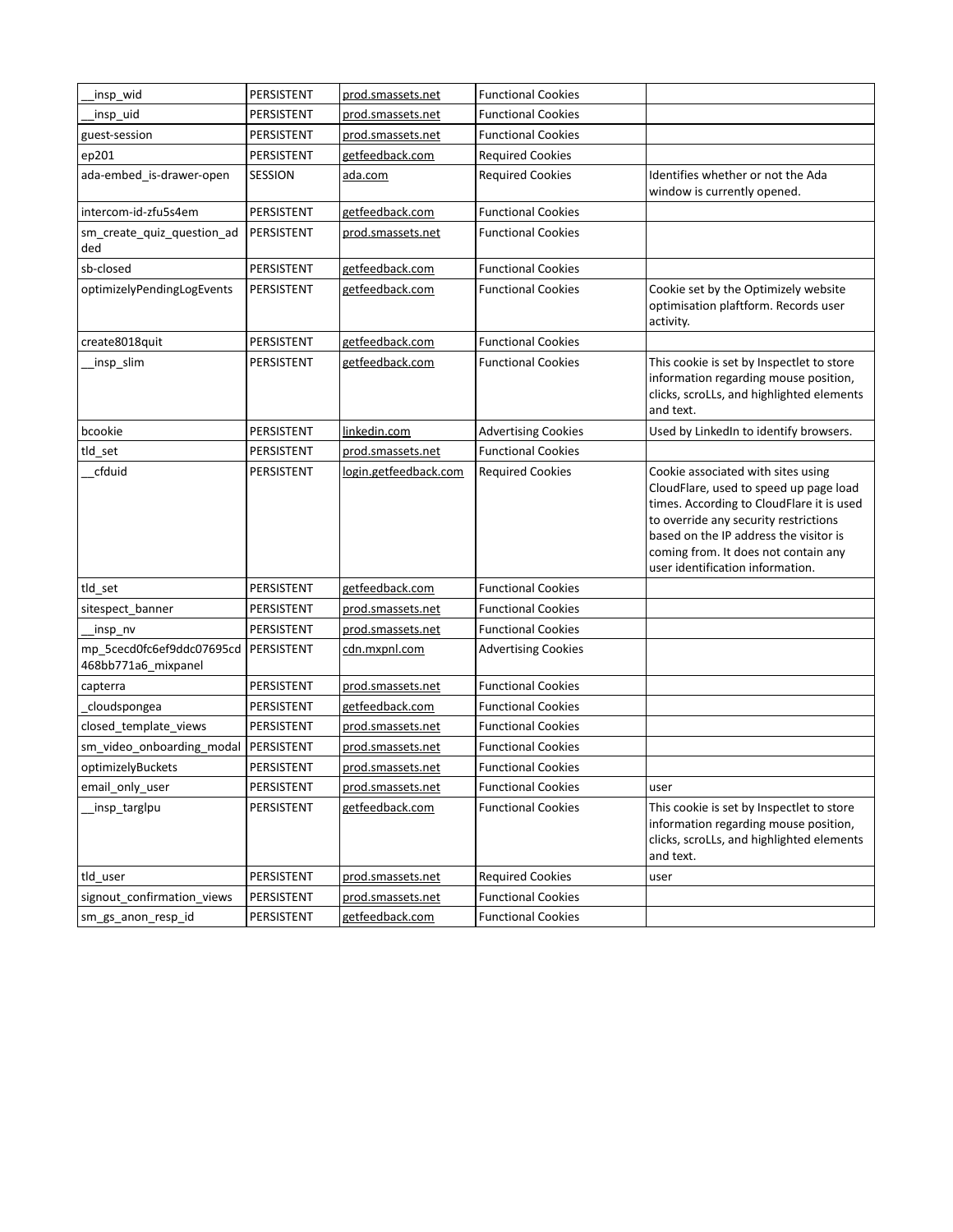| lidc                                          | PERSISTENT | linkedin.com          | <b>Advertising Cookies</b> | This domain is owned by LinkedIn, the<br>business networking platform. It typically<br>acts as a third party host where website<br>owners have placed one of its content<br>sharing buttons in their pages, although<br>its content and services can be<br>embedded in other ways. Although such<br>buttons add functionality to the website<br>they are on, cookies are set regardless of<br>whether or not the visitor has an active<br>Linkedin profile, or agreed to their terms<br>and conditions. For this reason it is<br>classified as a primarily<br>tracking/targeting domain. |
|-----------------------------------------------|------------|-----------------------|----------------------------|------------------------------------------------------------------------------------------------------------------------------------------------------------------------------------------------------------------------------------------------------------------------------------------------------------------------------------------------------------------------------------------------------------------------------------------------------------------------------------------------------------------------------------------------------------------------------------------|
| OptanonAlertBoxClosed                         | PERSISTENT | getfeedback.com       | <b>Required Cookies</b>    | This cookie is set by websites using<br>certain versions of the cookie law<br>compliance solution from OneTrust. It is<br>set after visitors have seen a cookie<br>information notice and in some cases<br>only when they actively close the notice<br>down. It enables the website not to show<br>the message more than once to a user.<br>The cookie has a one year lifespan and<br>contains no personal information.                                                                                                                                                                  |
| hjTLDTest                                     | SESSION    | getfeedback.com       | <b>Functional Cookies</b>  | When the Hotjar script executes we try<br>to determine the most generic cookie<br>path we should use, instead of the page<br>hostname. This is done so that cookies<br>can be shared across subdomains (where<br>applicable). To determine this, we try to<br>store the _hjTLDTest cookie for different<br>URL substring alternatives until it fails.<br>After this check, the cookie is removed.                                                                                                                                                                                        |
| player                                        | PERSISTENT | <u>vimeo.com</u>      | <b>Functional Cookies</b>  | This domain is owned by Vimeo. The<br>main business activity is: Video<br>Hosting/Sharing                                                                                                                                                                                                                                                                                                                                                                                                                                                                                                |
| taken_template_seen                           | PERSISTENT | getfeedback.com       | <b>Functional Cookies</b>  |                                                                                                                                                                                                                                                                                                                                                                                                                                                                                                                                                                                          |
| _mkto_trk                                     | PERSISTENT | getfeedback.com       | <b>Functional Cookies</b>  | This cookie is associated with an email<br>marketing service provided by Marketo.<br>This tracking cookie allows a website to<br>link visitor behaviour to the recipient of<br>an email marketing campaign, to<br>measure campaign effectiveness.                                                                                                                                                                                                                                                                                                                                        |
| sc_anonymous_id                               | PERSISTENT | soundcloud.com        | <b>Advertising Cookies</b> | This domain is owned by Soundcloud, a<br>German company providing social<br>sharing services centred around<br>soundclips. The data that is collected<br>through its services can be used for<br>profiling and targeted advertising.                                                                                                                                                                                                                                                                                                                                                     |
| sm_device_management_wel   PERSISTENT<br>come |            | getfeedback.com       | <b>Functional Cookies</b>  |                                                                                                                                                                                                                                                                                                                                                                                                                                                                                                                                                                                          |
| q_domainTest                                  | SESSION    | getfeedback.com       | <b>Functional Cookies</b>  |                                                                                                                                                                                                                                                                                                                                                                                                                                                                                                                                                                                          |
| create8018quit                                | PERSISTENT | prod.smassets.net     | <b>Functional Cookies</b>  |                                                                                                                                                                                                                                                                                                                                                                                                                                                                                                                                                                                          |
| ajs_anonymous_id                              | PERSISTENT | prod.smassets.net     | <b>Advertising Cookies</b> |                                                                                                                                                                                                                                                                                                                                                                                                                                                                                                                                                                                          |
| hjIncludedInSessionSample                     | PERSISTENT | www.getfeedback.com   | <b>Functional Cookies</b>  | This cookie is set to let Hotjar know<br>whether that visitor is included in the<br>data sampling defined by your site's daily<br>session limit.                                                                                                                                                                                                                                                                                                                                                                                                                                         |
| $sm$ <sup>*</sup>                             | PERSISTENT | getfeedback.com       | <b>Functional Cookies</b>  |                                                                                                                                                                                                                                                                                                                                                                                                                                                                                                                                                                                          |
| cto_lwid                                      | PERSISTENT | prod.smassets.net     | <b>Functional Cookies</b>  |                                                                                                                                                                                                                                                                                                                                                                                                                                                                                                                                                                                          |
| usbls                                         | SESSION    | login.getfeedback.com | <b>Functional Cookies</b>  |                                                                                                                                                                                                                                                                                                                                                                                                                                                                                                                                                                                          |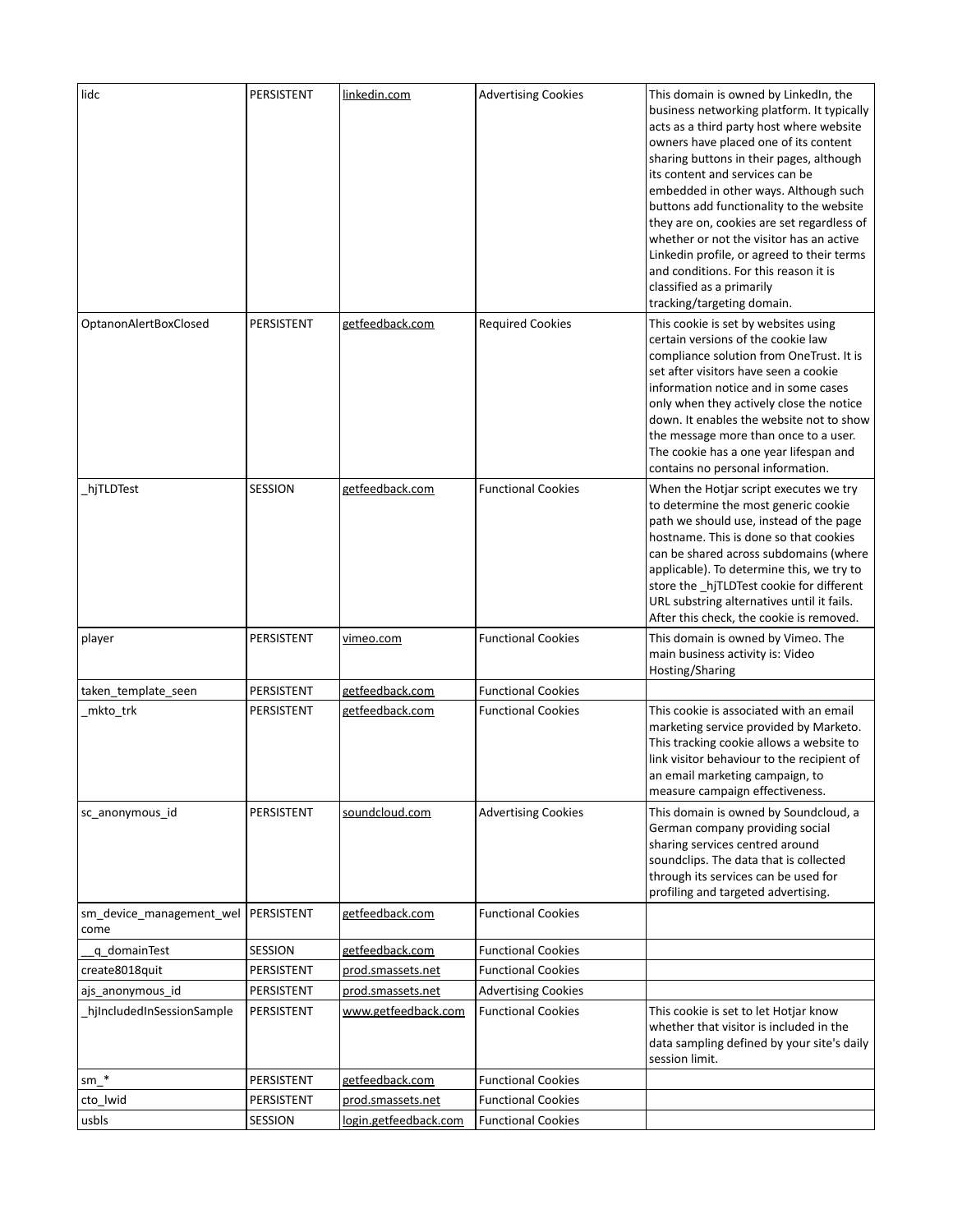| taken template views    | PERSISTENT | getfeedback.com                             | <b>Functional Cookies</b>  |                                                                                                                                                                                                                                                                                                                                                                                                                                                                                                                                                                                          |
|-------------------------|------------|---------------------------------------------|----------------------------|------------------------------------------------------------------------------------------------------------------------------------------------------------------------------------------------------------------------------------------------------------------------------------------------------------------------------------------------------------------------------------------------------------------------------------------------------------------------------------------------------------------------------------------------------------------------------------------|
| attr_params             | PERSISTENT | prod.smassets.net                           | <b>Functional Cookies</b>  |                                                                                                                                                                                                                                                                                                                                                                                                                                                                                                                                                                                          |
| csrf                    | PERSISTENT | ada.com                                     | <b>Required Cookies</b>    | For cross site request forgery                                                                                                                                                                                                                                                                                                                                                                                                                                                                                                                                                           |
| ucs_sign_in_module      | PERSISTENT | prod.smassets.net                           | <b>Functional Cookies</b>  |                                                                                                                                                                                                                                                                                                                                                                                                                                                                                                                                                                                          |
| q domainTest            | SESSION    | qualified.com                               | <b>Functional Cookies</b>  | This is a cookie used in rare cases if<br>Qualified is unable to detect the domain<br>where Qualified is being instantiated. It is<br>set and immediately unset.                                                                                                                                                                                                                                                                                                                                                                                                                         |
| apex_PKB2CB             | PERSISTENT | prod.smassets.net                           | <b>Functional Cookies</b>  |                                                                                                                                                                                                                                                                                                                                                                                                                                                                                                                                                                                          |
| <b>AWSALB</b>           | PERSISTENT | surveymonkey.us-4.evers Required Cookies    |                            |                                                                                                                                                                                                                                                                                                                                                                                                                                                                                                                                                                                          |
| responseToken           | SESSION    | assets.cdn.getfeedback.c Functional Cookies |                            |                                                                                                                                                                                                                                                                                                                                                                                                                                                                                                                                                                                          |
| cfduid                  | PERSISTENT | usemessages.com                             | <b>Required Cookies</b>    |                                                                                                                                                                                                                                                                                                                                                                                                                                                                                                                                                                                          |
| <b>UserMatchHistory</b> | PERSISTENT | linkedin.com                                | <b>Advertising Cookies</b> | This domain is owned by LinkedIn, the<br>business networking platform. It typically<br>acts as a third party host where website<br>owners have placed one of its content<br>sharing buttons in their pages, although<br>its content and services can be<br>embedded in other ways. Although such<br>buttons add functionality to the website<br>they are on, cookies are set regardless of<br>whether or not the visitor has an active<br>Linkedin profile, or agreed to their terms<br>and conditions. For this reason it is<br>classified as a primarily<br>tracking/targeting domain. |
| sm_opa                  | PERSISTENT | prod.smassets.net                           | <b>Advertising Cookies</b> |                                                                                                                                                                                                                                                                                                                                                                                                                                                                                                                                                                                          |
| cto_lwid                | PERSISTENT | getfeedback.com                             | <b>Functional Cookies</b>  | This cookie keeps a booking engine<br>running.                                                                                                                                                                                                                                                                                                                                                                                                                                                                                                                                           |
| ajs%3Acookies           | PERSISTENT | getfeedback.com                             | <b>Functional Cookies</b>  | This cookie supports use, service<br>performance, and functionality of<br>websites. Cookies in this domain have<br>lifespan of 1 year.                                                                                                                                                                                                                                                                                                                                                                                                                                                   |
| _insp_uid               | PERSISTENT | getfeedback.com                             | <b>Functional Cookies</b>  | This cookie is used to enable user to<br>share pages through third party social<br>networking websites.                                                                                                                                                                                                                                                                                                                                                                                                                                                                                  |
| AWSALBCORS              | PERSISTENT | surveymonkey.us-4.everg Required Cookies    |                            |                                                                                                                                                                                                                                                                                                                                                                                                                                                                                                                                                                                          |
| capterra                | PERSISTENT | getfeedback.com                             | <b>Functional Cookies</b>  |                                                                                                                                                                                                                                                                                                                                                                                                                                                                                                                                                                                          |
| anwebregshare           | PERSISTENT | getfeedback.com                             | <b>Functional Cookies</b>  |                                                                                                                                                                                                                                                                                                                                                                                                                                                                                                                                                                                          |
| sm commenting cta       | PERSISTENT | getfeedback.com                             | <b>Functional Cookies</b>  |                                                                                                                                                                                                                                                                                                                                                                                                                                                                                                                                                                                          |
| optimizelyEndUserId     | PERSISTENT | prod.smassets.net                           | <b>Functional Cookies</b>  |                                                                                                                                                                                                                                                                                                                                                                                                                                                                                                                                                                                          |
| cfduid                  | PERSISTENT | hubspot.net                                 | <b>Advertising Cookies</b> | This domain is owned by Hubspot. This<br>company provides a range of online<br>marketing and sales technology and<br>services.                                                                                                                                                                                                                                                                                                                                                                                                                                                           |
| fr                      | PERSISTENT | facebook.com                                | <b>Advertising Cookies</b> | Contains browser and user unique ID<br>combination, used for targeted<br>advertising.                                                                                                                                                                                                                                                                                                                                                                                                                                                                                                    |
| fs_uid                  | SESSION    | surveymonkey.com                            | <b>Required Cookies</b>    | A FullStory cookie that identifies the<br>visitor for Ada to replay sessions from<br>users                                                                                                                                                                                                                                                                                                                                                                                                                                                                                               |
| analyze beta demo       | PERSISTENT | prod.smassets.net                           | <b>Functional Cookies</b>  |                                                                                                                                                                                                                                                                                                                                                                                                                                                                                                                                                                                          |
| ajs_group_id            | PERSISTENT | getfeedback.com                             | <b>Advertising Cookies</b> | These cookies track visitor usage and<br>events within the website. Cookies in this<br>domain have lifespan of 1 year.                                                                                                                                                                                                                                                                                                                                                                                                                                                                   |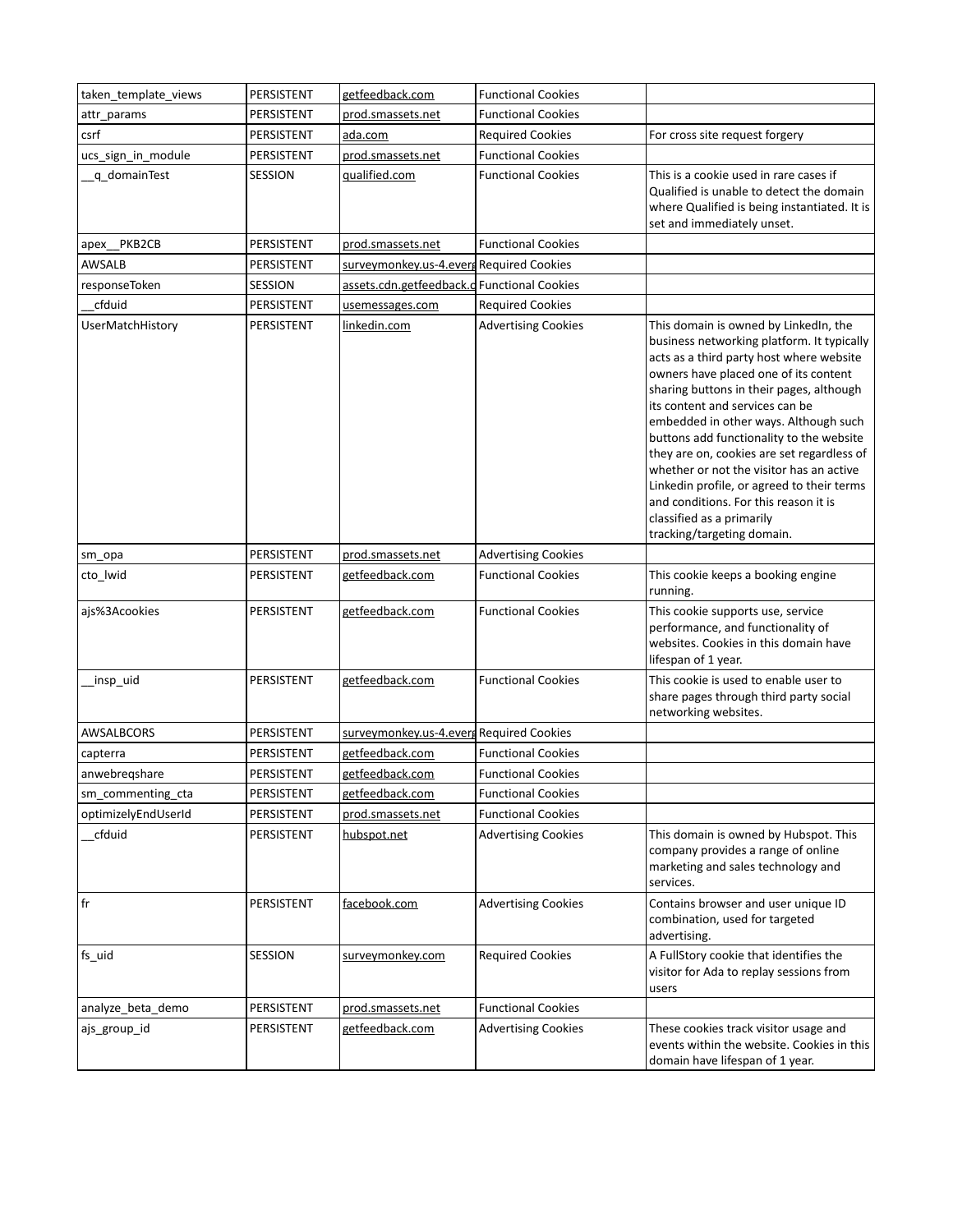| personalization_id                     | PERSISTENT | twitter.com         | <b>Advertising Cookies</b> | This domain is owned by Twitter. The<br>main business activity is: Social<br>Networking Services. Where twitter acts<br>as a third party host, it collects data<br>through a range of plug-ins and<br>integrations, that is primarily used for<br>tracking and targeting.                                                                                                                                                                                                                                                                                                                |
|----------------------------------------|------------|---------------------|----------------------------|------------------------------------------------------------------------------------------------------------------------------------------------------------------------------------------------------------------------------------------------------------------------------------------------------------------------------------------------------------------------------------------------------------------------------------------------------------------------------------------------------------------------------------------------------------------------------------------|
| sm_hww_XXXX                            | PERSISTENT | prod.smassets.net   | <b>Functional Cookies</b>  |                                                                                                                                                                                                                                                                                                                                                                                                                                                                                                                                                                                          |
| closed template views                  | PERSISTENT | getfeedback.com     | <b>Functional Cookies</b>  |                                                                                                                                                                                                                                                                                                                                                                                                                                                                                                                                                                                          |
| tld                                    | SESSION    | getfeedback.com     | <b>Functional Cookies</b>  | tld                                                                                                                                                                                                                                                                                                                                                                                                                                                                                                                                                                                      |
| cloudspongea                           | PERSISTENT | prod.smassets.net   | <b>Advertising Cookies</b> |                                                                                                                                                                                                                                                                                                                                                                                                                                                                                                                                                                                          |
| utm_source                             | PERSISTENT | getfeedback.com     | <b>Functional Cookies</b>  |                                                                                                                                                                                                                                                                                                                                                                                                                                                                                                                                                                                          |
| sp_landing                             | PERSISTENT | spotify.com         | <b>Functional Cookies</b>  | This domain is owned by Spotify, a USA<br>based music streaming service. Spotify<br>provides a number of tools to embed<br>into websites, which enable the tracking<br>of users and non-users across domains.                                                                                                                                                                                                                                                                                                                                                                            |
| endpages_seen                          | PERSISTENT | getfeedback.com     | <b>Functional Cookies</b>  |                                                                                                                                                                                                                                                                                                                                                                                                                                                                                                                                                                                          |
| $hp2$ id. $\# \# \# \# \# \# \# \# \#$ | PERSISTENT | getfeedback.com     | <b>Advertising Cookies</b> | This cookie is used by Heap Analytics to<br>track user behavior on the website.<br>Cookies in this domain have lifespan of 2<br>years.                                                                                                                                                                                                                                                                                                                                                                                                                                                   |
| s-9da4                                 | PERSISTENT | www.getfeedback.com | <b>Advertising Cookies</b> |                                                                                                                                                                                                                                                                                                                                                                                                                                                                                                                                                                                          |
| drip client 2749911                    | PERSISTENT | getfeedback.com     | <b>Functional Cookies</b>  |                                                                                                                                                                                                                                                                                                                                                                                                                                                                                                                                                                                          |
| smcx 0 last shown at                   | PERSISTENT | prod.smassets.net   | <b>Functional Cookies</b>  |                                                                                                                                                                                                                                                                                                                                                                                                                                                                                                                                                                                          |
| pricing_ab_new_users                   | PERSISTENT | prod.smassets.net   | <b>Functional Cookies</b>  |                                                                                                                                                                                                                                                                                                                                                                                                                                                                                                                                                                                          |
| ucs_sign_in_promo                      | PERSISTENT | getfeedback.com     | <b>Functional Cookies</b>  |                                                                                                                                                                                                                                                                                                                                                                                                                                                                                                                                                                                          |
| RP_Client_Token                        | PERSISTENT | surveymonkey.com    | <b>Required Cookies</b>    | A client token received from the auth api<br>to exchange with the current graph<br>instance when a user takes a survey.                                                                                                                                                                                                                                                                                                                                                                                                                                                                  |
| YSC                                    | SESSION    | youtube.com         | <b>Advertising Cookies</b> | YouTube is a Google owned platform for<br>hosting and sharing videos. YouTube<br>collects user data through videos<br>embedded in websites, which is<br>aggregated with profile data from other<br>Google services in order to display<br>targeted advertising to web visitors<br>across a broad range of their own and<br>other websites.                                                                                                                                                                                                                                               |
| apex PKB2CB                            | PERSISTENT | getfeedback.com     | <b>Functional Cookies</b>  |                                                                                                                                                                                                                                                                                                                                                                                                                                                                                                                                                                                          |
| sb-closed                              | PERSISTENT | prod.smassets.net   | <b>Functional Cookies</b>  |                                                                                                                                                                                                                                                                                                                                                                                                                                                                                                                                                                                          |
| cfduid                                 | PERSISTENT | hs-banner.com       | <b>Required Cookies</b>    |                                                                                                                                                                                                                                                                                                                                                                                                                                                                                                                                                                                          |
| usbls                                  | SESSION    | w.usabilla.com      | <b>Functional Cookies</b>  |                                                                                                                                                                                                                                                                                                                                                                                                                                                                                                                                                                                          |
| AnalyticsSyncHistory                   | PERSISTENT | linkedin.com        | <b>Advertising Cookies</b> | This domain is owned by LinkedIn, the<br>business networking platform. It typically<br>acts as a third party host where website<br>owners have placed one of its content<br>sharing buttons in their pages, although<br>its content and services can be<br>embedded in other ways. Although such<br>buttons add functionality to the website<br>they are on, cookies are set regardless of<br>whether or not the visitor has an active<br>Linkedin profile, or agreed to their terms<br>and conditions. For this reason it is<br>classified as a primarily<br>tracking/targeting domain. |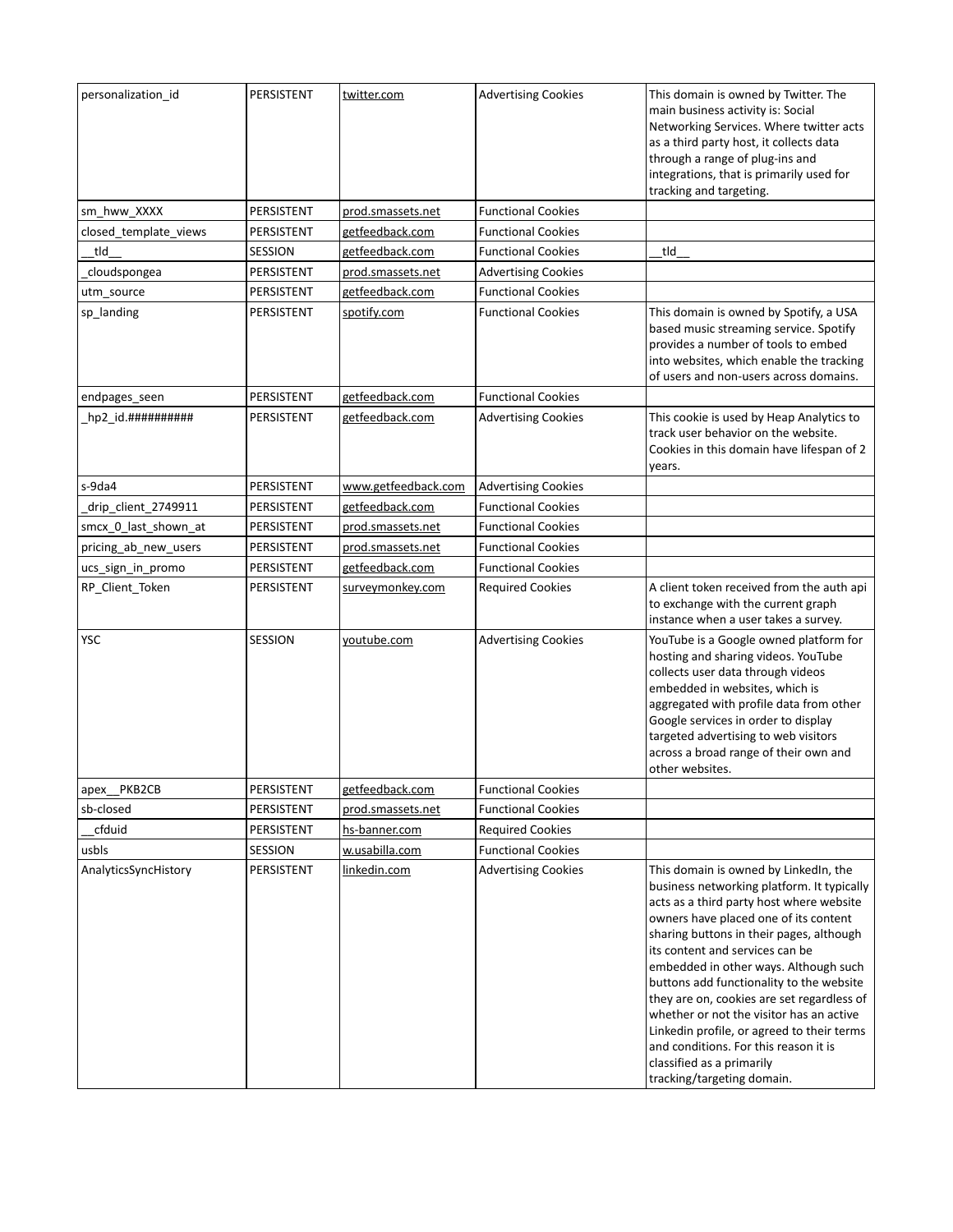| _kuid_                    | PERSISTENT | getfeedback.com   | <b>Advertising Cookies</b> | This cookie carries out information about<br>how the end user uses the website and<br>any advertising that the end user may<br>have seen before visiting the said<br>website.                                                                                                                                                                                                                                                                                                                                                                                                                         |
|---------------------------|------------|-------------------|----------------------------|-------------------------------------------------------------------------------------------------------------------------------------------------------------------------------------------------------------------------------------------------------------------------------------------------------------------------------------------------------------------------------------------------------------------------------------------------------------------------------------------------------------------------------------------------------------------------------------------------------|
|                           | SESSION    | www.facebook.com  | <b>Advertising Cookies</b> | This domain is owned by Facebook,<br>which is the world's largest social<br>networking service. As a third party host<br>provider, it mostly collects data on the<br>interests of users via widgets such as the<br>'Like' button found on many websites.<br>This is used to serve targeted advertising<br>to its users when logged into its services.<br>In 2014 it also started serving up<br>behaviourally targeted advertising on<br>other websites, similar to most dedicated<br>online marketing companies.                                                                                      |
| _insp_slim                | PERSISTENT | prod.smassets.net | <b>Functional Cookies</b>  |                                                                                                                                                                                                                                                                                                                                                                                                                                                                                                                                                                                                       |
| ajs_user_id               | PERSISTENT | getfeedback.com   | <b>Advertising Cookies</b> | This cookie helps track visitor usage,<br>events, target marketing, and can also<br>measure application performance and<br>stability. Cookies in this domain have<br>lifespan of 1 year.                                                                                                                                                                                                                                                                                                                                                                                                              |
| cvo_tid1                  | PERSISTENT | getfeedback.com   | <b>Advertising Cookies</b> |                                                                                                                                                                                                                                                                                                                                                                                                                                                                                                                                                                                                       |
| sm auto scroll modal      | PERSISTENT | prod.smassets.net | <b>Functional Cookies</b>  |                                                                                                                                                                                                                                                                                                                                                                                                                                                                                                                                                                                                       |
| li_gc                     | PERSISTENT | linkedin.com      | <b>Advertising Cookies</b> | This domain is owned by LinkedIn, the<br>business networking platform. It typically<br>acts as a third party host where website<br>owners have placed one of its content<br>sharing buttons in their pages, although<br>its content and services can be<br>embedded in other ways. Although such<br>buttons add functionality to the website<br>they are on, cookies are set regardless of<br>whether or not the visitor has an active<br>Linkedin profile, or agreed to their terms<br>and conditions. For this reason it is<br>classified as a primarily<br>tracking/targeting domain.              |
| intercom-session-x2nsmu4y | PERSISTENT | prod.smassets.net | <b>Functional Cookies</b>  |                                                                                                                                                                                                                                                                                                                                                                                                                                                                                                                                                                                                       |
| hubspotutk                | PERSISTENT | prod.smassets.net | <b>Advertising Cookies</b> |                                                                                                                                                                                                                                                                                                                                                                                                                                                                                                                                                                                                       |
| _ga                       | PERSISTENT | giphy.com         | <b>Functional Cookies</b>  | Used to distinguish users by Google<br>Analytics - third-party analytics cookies:<br>google analytics for statistical purposes.<br>Type of data processed: IP addresses. To<br>maximize the privacy of users / visitors,<br>we use the "masking IP" feature, which<br>imposes on the system the darkening of<br>the last 8 digits of the IP address of the<br>user / visitor before any type of<br>processing is performed, making in fact<br>the analyzed Purpose: to collect<br>information, in aggregate form, on the<br>number of users and on how they visit<br>our site, to process statistics. |
| sm_commenting_cta         | PERSISTENT | prod.smassets.net | <b>Functional Cookies</b>  |                                                                                                                                                                                                                                                                                                                                                                                                                                                                                                                                                                                                       |
| insp_targlpt              | PERSISTENT | prod.smassets.net | <b>Functional Cookies</b>  |                                                                                                                                                                                                                                                                                                                                                                                                                                                                                                                                                                                                       |
| cvo_sid1                  | PERSISTENT | getfeedback.com   | <b>Advertising Cookies</b> |                                                                                                                                                                                                                                                                                                                                                                                                                                                                                                                                                                                                       |
| optimizelyEndUserId       | PERSISTENT | getfeedback.com   | <b>Functional Cookies</b>  | Cookie set by the Optimizely website<br>optimisation plaftform. This cookie is a<br>unique user identifier                                                                                                                                                                                                                                                                                                                                                                                                                                                                                            |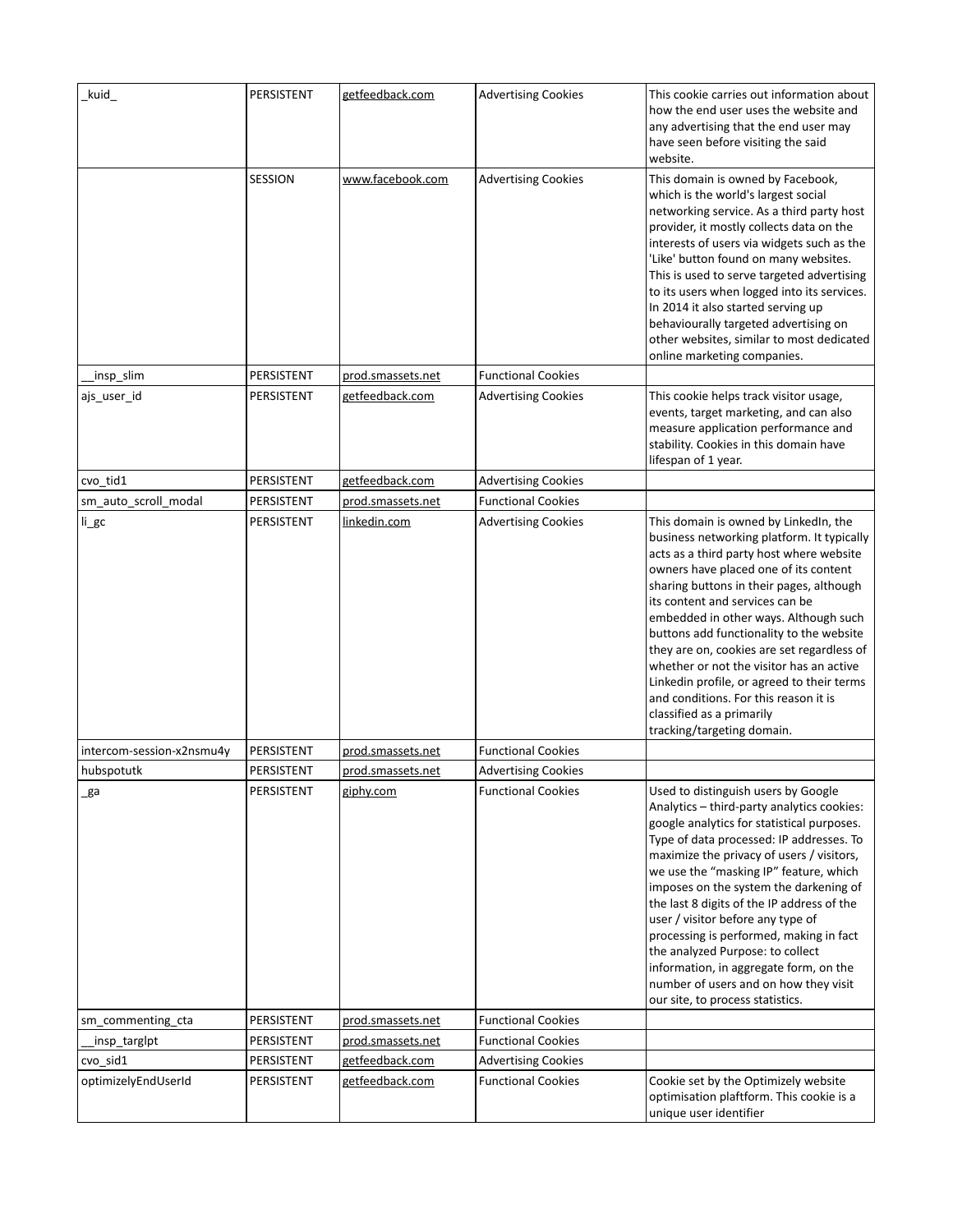| lang                                           | <b>SESSION</b> | ads.linkedin.com  | <b>Advertising Cookies</b> | This domain is owned by LinkedIn, the<br>business networking platform. This sub-<br>domain is connected with LinkedIn's<br>marketing services that enable website<br>owners to gain insight into types of users<br>on their site based on LinkedIn profile<br>data, to improve targetng.                                                                            |
|------------------------------------------------|----------------|-------------------|----------------------------|---------------------------------------------------------------------------------------------------------------------------------------------------------------------------------------------------------------------------------------------------------------------------------------------------------------------------------------------------------------------|
| cvo_sid1                                       | PERSISTENT     | prod.smassets.net | <b>Advertising Cookies</b> |                                                                                                                                                                                                                                                                                                                                                                     |
| smpoll                                         | PERSISTENT     | getfeedback.com   | <b>Functional Cookies</b>  |                                                                                                                                                                                                                                                                                                                                                                     |
| hssc                                           | PERSISTENT     | getfeedback.com   | <b>Advertising Cookies</b> | This cookie name is associated with<br>websites built on the HubSpot platform.<br>It is reported by them as being used for<br>website analytics.                                                                                                                                                                                                                    |
| cvo_tid1                                       | PERSISTENT     | prod.smassets.net | <b>Advertising Cookies</b> |                                                                                                                                                                                                                                                                                                                                                                     |
| cfduid                                         | PERSISTENT     | hsforms.net       | <b>Advertising Cookies</b> | This domain is owned by Hubspot. The<br>company provides a range of online<br>marketing and sales technology and<br>services.                                                                                                                                                                                                                                       |
| builder-<br>bot_ada_chap_rollout_last_p<br>rob | PERSISTENT     | ada.com           | <b>Required Cookies</b>    | Probability percentage assigned to user<br>to decide whether the user should see<br>the Ada widget.                                                                                                                                                                                                                                                                 |
| _kuid_                                         | PERSISTENT     | krxd.net          | <b>Advertising Cookies</b> | This domain is owned by Krux Digital, a<br>US company providing a data<br>management platform which enables<br>real time profiling of visitor interests.                                                                                                                                                                                                            |
| _insp_nv                                       | PERSISTENT     | getfeedback.com   | <b>Functional Cookies</b>  | This cookie is set by Inspectlet and is<br>used to record website and server<br>performance with each visit to the site.<br>The data is aggregated and analyzed;<br>therefore, it remains anonymous upon<br>use.                                                                                                                                                    |
| cfduid                                         | PERSISTENT     | onetrust.com      | <b>Required Cookies</b>    | This domain is owned by OneTrust, a<br>privacy management software which<br>helps organizations achieve compliance<br>with global regulations.                                                                                                                                                                                                                      |
| uetvid                                         | PERSISTENT     | getfeedback.com   | <b>Advertising Cookies</b> | This is a cookie utilised by Microsoft Bing<br>Ads and is a tracking cookie. It allows us<br>to engage with a user that has previously<br>visited our website.                                                                                                                                                                                                      |
| endpage_test                                   | PERSISTENT     | prod.smassets.net | <b>Advertising Cookies</b> |                                                                                                                                                                                                                                                                                                                                                                     |
| smpoll                                         | PERSISTENT     | prod.smassets.net | <b>Functional Cookies</b>  |                                                                                                                                                                                                                                                                                                                                                                     |
| VISITOR_INFO1_LIVE                             | PERSISTENT     | youtube.com       | <b>Advertising Cookies</b> | This cookie is used as a unique identifier<br>to track viewing of videos                                                                                                                                                                                                                                                                                            |
| _f_s__uid                                      | SESSION        | ada.com           | <b>Required Cookies</b>    | A FullStory cookie that identifies the<br>visitor for Ada to replay sessions from<br>users                                                                                                                                                                                                                                                                          |
| dc_gtm_UA-xxxxxxxx                             | PERSISTENT     | getfeedback.com   | <b>Functional Cookies</b>  | This cookie is associated with sites using<br>Google Tag Manager to load other scripts<br>and code into a page. Where it is used it<br>may be regarded as Strictly Necessary as<br>without it, other scripts may not function<br>correctly. The end of the name is a<br>unique number which is also an identifier<br>for an associated Google Analytics<br>account. |
| ajs%3Atest                                     | PERSISTENT     | getfeedback.com   | <b>Functional Cookies</b>  | This performance cookie counts visits<br>and tracks other website traffic-related<br>metrics. Cookies in this domain have<br>lifespan of 1 year.                                                                                                                                                                                                                    |
| tld_user                                       | PERSISTENT     | getfeedback.com   | <b>Required Cookies</b>    | user                                                                                                                                                                                                                                                                                                                                                                |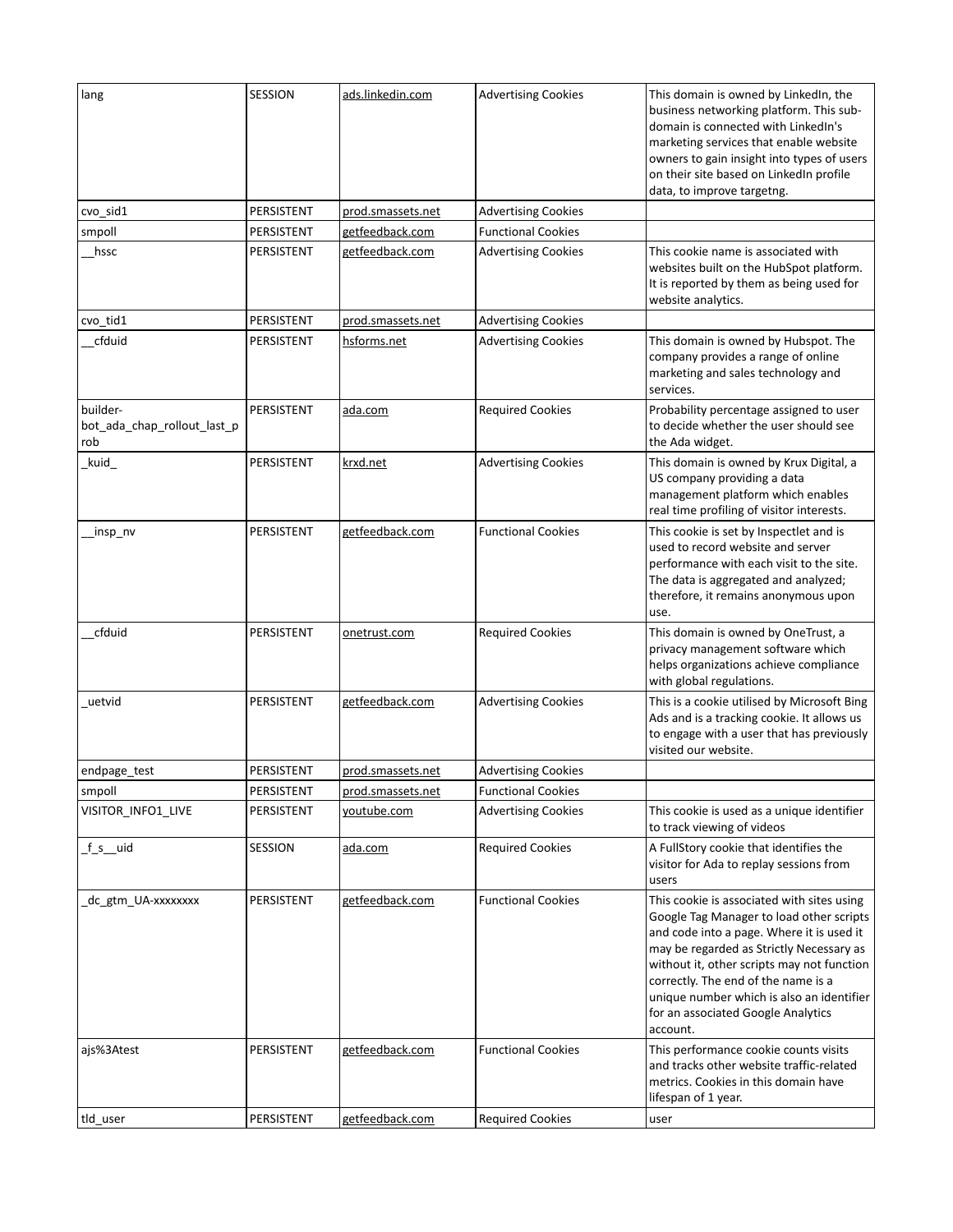| create8010minimize                                            | PERSISTENT | getfeedback.com                              | <b>Functional Cookies</b>  |                                                                                                                                                                                                                                                                                                                                                                                                                                                                                                                                                                                                       |
|---------------------------------------------------------------|------------|----------------------------------------------|----------------------------|-------------------------------------------------------------------------------------------------------------------------------------------------------------------------------------------------------------------------------------------------------------------------------------------------------------------------------------------------------------------------------------------------------------------------------------------------------------------------------------------------------------------------------------------------------------------------------------------------------|
| gat                                                           | PERSISTENT | giphy.com                                    | <b>Functional Cookies</b>  | Used to distinguish users by Google<br>Analytics - third-party analytics cookies:<br>google analytics for statistical purposes.<br>Type of data processed: IP addresses. To<br>maximize the privacy of users / visitors,<br>we use the "masking IP" feature, which<br>imposes on the system the darkening of<br>the last 8 digits of the IP address of the<br>user / visitor before any type of<br>processing is performed, making in fact<br>the analyzed Purpose: to collect<br>information, in aggregate form, on the<br>number of users and on how they visit<br>our site, to process statistics. |
| analyze_beta_demo                                             | PERSISTENT | getfeedback.com                              | <b>Functional Cookies</b>  |                                                                                                                                                                                                                                                                                                                                                                                                                                                                                                                                                                                                       |
| 6bdfac53cbfb648b7ebe7a1fe<br>1b93f4d                          | SESSION    | assets.cdn.getfeedback.d Advertising Cookies |                            |                                                                                                                                                                                                                                                                                                                                                                                                                                                                                                                                                                                                       |
| ceg.s                                                         | PERSISTENT | getfeedback.com                              | <b>Functional Cookies</b>  | This cookie name is associated with<br>software provided by Crazy Egg Inc., a<br>USA based company providing web<br>analytics that tracks how visitors interact<br>with pages on a site.                                                                                                                                                                                                                                                                                                                                                                                                              |
| <b>IDE</b>                                                    | PERSISTENT | doubleclick.net                              | <b>Advertising Cookies</b> | This domain is owned by Doubleclick<br>(Google). The main business activity is:<br>Doubleclick is Googles real time bidding<br>advertising exchange                                                                                                                                                                                                                                                                                                                                                                                                                                                   |
| auth0_compat                                                  | PERSISTENT | login.getfeedback.com                        | <b>Required Cookies</b>    |                                                                                                                                                                                                                                                                                                                                                                                                                                                                                                                                                                                                       |
| duo_secure_wordpress_auth<br>cookie                           | SESSION    | surveymonkey.com                             | <b>Required Cookies</b>    | Authentication cookies used with<br>Wordpress                                                                                                                                                                                                                                                                                                                                                                                                                                                                                                                                                         |
| mp_5cecd0fc6ef9ddc07695cd   PERSISTENT<br>468bb771a6_mixpanel |            | getfeedback.com                              | <b>Advertising Cookies</b> |                                                                                                                                                                                                                                                                                                                                                                                                                                                                                                                                                                                                       |
| intercom-session-x2nsmu4y                                     | PERSISTENT | getfeedback.com                              | <b>Functional Cookies</b>  |                                                                                                                                                                                                                                                                                                                                                                                                                                                                                                                                                                                                       |
| seen_tbyb_fat_top_bar                                         | PERSISTENT | prod.smassets.net                            | <b>Functional Cookies</b>  |                                                                                                                                                                                                                                                                                                                                                                                                                                                                                                                                                                                                       |
| hjid                                                          | PERSISTENT | getfeedback.com                              | <b>Functional Cookies</b>  | Hotjar cookie. This cookie is set when the<br>customer first lands on a page with the<br>Hotjar script. It is used to persist the<br>random user ID, unique to that site on<br>the browser. This ensures that behavior<br>in subsequent visits to the same site will<br>be attributed to the same user ID.                                                                                                                                                                                                                                                                                            |
| builder-<br>bot_ada_chap_rollout_group                        | PERSISTENT | ada.com                                      | <b>Required Cookies</b>    | Determines whether the user should see<br>the Ada widget according to our rollout<br>percentage.                                                                                                                                                                                                                                                                                                                                                                                                                                                                                                      |
| <b>JSESSIONID</b>                                             | PERSISTENT | nr-data.net                                  | <b>Required Cookies</b>    | This domain is controlled by New Relic,<br>which provides a platform for monitoring<br>the performance of web and mobile<br>applications.                                                                                                                                                                                                                                                                                                                                                                                                                                                             |
| apex PKB2AB                                                   | PERSISTENT | prod.smassets.net                            | <b>Functional Cookies</b>  |                                                                                                                                                                                                                                                                                                                                                                                                                                                                                                                                                                                                       |
| _insp_norec_sess                                              | PERSISTENT | prod.smassets.net                            | <b>Functional Cookies</b>  |                                                                                                                                                                                                                                                                                                                                                                                                                                                                                                                                                                                                       |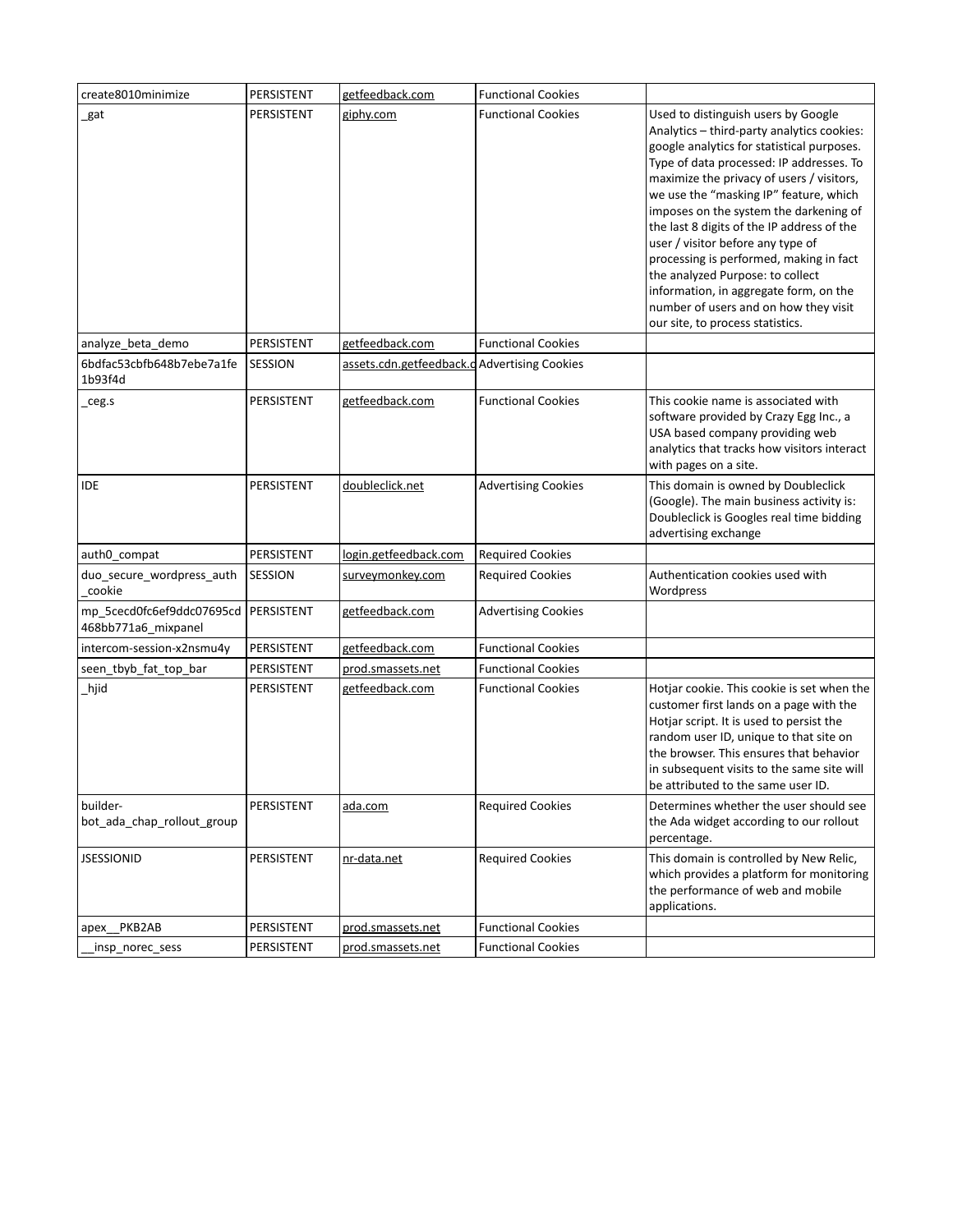| gf_campaign_champagne                         | PERSISTENT | getfeedback.com     | <b>Advertising Cookies</b> | Used to distinguish users by Google<br>Analytics - third-party analytics cookies:<br>google analytics for statistical purposes.<br>Type of data processed: IP addresses. To<br>maximize the privacy of users / visitors,<br>we use the "masking IP" feature, which<br>imposes on the system the darkening of<br>the last 8 digits of the IP address of the<br>user / visitor before any type of<br>processing is performed, making in fact<br>the analyzed Purpose: to collect<br>information, in aggregate form, on the<br>number of users and on how they visit<br>our site, to process statistics. |
|-----------------------------------------------|------------|---------------------|----------------------------|-------------------------------------------------------------------------------------------------------------------------------------------------------------------------------------------------------------------------------------------------------------------------------------------------------------------------------------------------------------------------------------------------------------------------------------------------------------------------------------------------------------------------------------------------------------------------------------------------------|
| recurrence-tooltip                            | PERSISTENT | getfeedback.com     | <b>Functional Cookies</b>  |                                                                                                                                                                                                                                                                                                                                                                                                                                                                                                                                                                                                       |
| sm_device_management_wel   PERSISTENT<br>come |            | prod.smassets.net   | <b>Functional Cookies</b>  |                                                                                                                                                                                                                                                                                                                                                                                                                                                                                                                                                                                                       |
| _gat                                          | PERSISTENT | getfeedback.com     | <b>Functional Cookies</b>  | Used to distinguish users by Google<br>Analytics - third-party analytics cookies:<br>google analytics for statistical purposes.<br>Type of data processed: IP addresses. To<br>maximize the privacy of users / visitors,<br>we use the "masking IP" feature, which<br>imposes on the system the darkening of<br>the last 8 digits of the IP address of the<br>user / visitor before any type of<br>processing is performed, making in fact<br>the analyzed Purpose: to collect<br>information, in aggregate form, on the<br>number of users and on how they visit<br>our site, to process statistics. |
| $sm$ <sup>*</sup>                             | PERSISTENT | prod.smassets.net   | <b>Functional Cookies</b>  |                                                                                                                                                                                                                                                                                                                                                                                                                                                                                                                                                                                                       |
| sm_opa                                        | PERSISTENT | getfeedback.com     | <b>Advertising Cookies</b> |                                                                                                                                                                                                                                                                                                                                                                                                                                                                                                                                                                                                       |
| mkto_trk                                      | PERSISTENT | prod.smassets.net   | <b>Functional Cookies</b>  |                                                                                                                                                                                                                                                                                                                                                                                                                                                                                                                                                                                                       |
| ceg.u_                                        | PERSISTENT | prod.smassets.net   | <b>Functional Cookies</b>  |                                                                                                                                                                                                                                                                                                                                                                                                                                                                                                                                                                                                       |
| q state XXXXXXXXXXXXXX                        | PERSISTENT | qualified.com       | <b>Functional Cookies</b>  | Contains a number of attributes<br>identifying the website visitor and<br>his/her interaction with the Qualified<br>Chat Messenger. This identifier is stored<br>in the website visitor's browser as well as<br>the Qualified Service.                                                                                                                                                                                                                                                                                                                                                                |
| gf_campaign_champagne                         | PERSISTENT | www.getfeedback.com | <b>Advertising Cookies</b> | Used to distinguish users by Google<br>Analytics - third-party analytics cookies:<br>google analytics for statistical purposes.<br>Type of data processed: IP addresses. To<br>maximize the privacy of users / visitors,<br>we use the "masking IP" feature, which<br>imposes on the system the darkening of<br>the last 8 digits of the IP address of the<br>user / visitor before any type of<br>processing is performed, making in fact<br>the analyzed Purpose: to collect<br>information, in aggregate form, on the<br>number of users and on how they visit<br>our site, to process statistics. |
| email_only_user                               | PERSISTENT | getfeedback.com     | <b>Required Cookies</b>    | user                                                                                                                                                                                                                                                                                                                                                                                                                                                                                                                                                                                                  |
| intercom-session-zfu5s4em                     | PERSISTENT | getfeedback.com     | <b>Functional Cookies</b>  |                                                                                                                                                                                                                                                                                                                                                                                                                                                                                                                                                                                                       |
| sm_library_show_modal                         | PERSISTENT | getfeedback.com     | <b>Functional Cookies</b>  |                                                                                                                                                                                                                                                                                                                                                                                                                                                                                                                                                                                                       |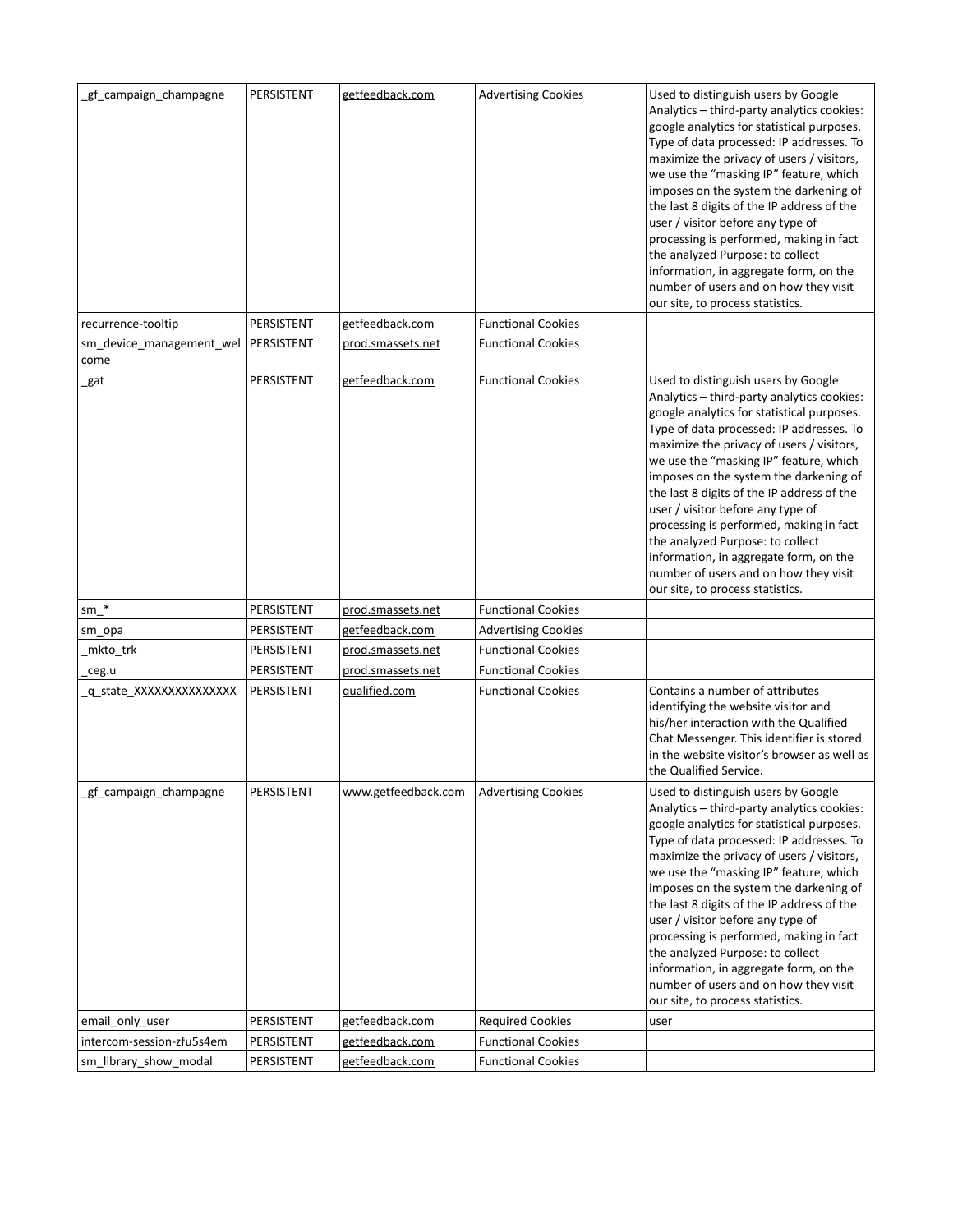| $sp_t$                    | PERSISTENT | spotify.com       | <b>Functional Cookies</b>  | This domain is owned by Spotify, a USA<br>based music streaming service. Spotify<br>provides a number of tools to embed<br>into websites, which enable the tracking<br>of users and non-users across domains.                                                                                                       |
|---------------------------|------------|-------------------|----------------------------|---------------------------------------------------------------------------------------------------------------------------------------------------------------------------------------------------------------------------------------------------------------------------------------------------------------------|
| _hp2_hld                  | PERSISTENT | getfeedback.com   | <b>Functional Cookies</b>  | This cookie is used to determine which<br>domain a cookie can be set on, since<br>public suffix domains block setting<br>cookies at the top level.                                                                                                                                                                  |
| hubspotutk                | PERSISTENT | getfeedback.com   | <b>Advertising Cookies</b> | This cookie name is associated with<br>websites built on the HubSpot platform.<br>HubSpot report that its purpose is user<br>authentication. As a persistent rather<br>than a session cookie it cannot be<br>classified as Strictly Necessary.                                                                      |
| wp-saving-post            | PERSISTENT | surveymonkey.com  | <b>Required Cookies</b>    | CMS Wordpress settings                                                                                                                                                                                                                                                                                              |
| mp_HASH_mixpanel          | PERSISTENT | prod.smassets.net | <b>Advertising Cookies</b> |                                                                                                                                                                                                                                                                                                                     |
| intercom-id-x2nsmu4y      | PERSISTENT | prod.smassets.net | <b>Functional Cookies</b>  |                                                                                                                                                                                                                                                                                                                     |
| chatter                   | PERSISTENT | ada.com           | <b>Required Cookies</b>    | Unique identifier for the customer<br>support chatter interaction.                                                                                                                                                                                                                                                  |
| sb-installed              | PERSISTENT | getfeedback.com   | <b>Functional Cookies</b>  |                                                                                                                                                                                                                                                                                                                     |
| cfduid                    | PERSISTENT | hs-analytics.net  | <b>Required Cookies</b>    | This domain is owned by HubSpot. This<br>particular domain for the company<br>ensures that all HubSpot features and<br>functionality are added to the site<br>correctly.                                                                                                                                            |
| _evga_bd0e                | PERSISTENT | surveymonkey.com  | <b>Functional Cookies</b>  | This domain is owned by Survey Monkey,<br>a USA based business. Third party<br>cookies associated with this domain are<br>usually related to survey and<br>questionnaire functionality in a website.                                                                                                                |
| endpage_views             | PERSISTENT | prod.smassets.net | <b>Functional Cookies</b>  |                                                                                                                                                                                                                                                                                                                     |
| qualified_session         | SESSION    | qualified.com     | <b>Functional Cookies</b>  | Identifies a user of the Qualified<br>Application's (this is a Qualified user<br>using the Qualified application) login to<br>the Qualified Application. This cookie isn'<br>t set on website visitors. This cookie is<br>only used to ensure users using the<br>Qualified application can log into the<br>service. |
| endpages_seen             | PERSISTENT | prod.smassets.net | <b>Functional Cookies</b>  |                                                                                                                                                                                                                                                                                                                     |
| kuid                      | PERSISTENT | prod.smassets.net | <b>Advertising Cookies</b> |                                                                                                                                                                                                                                                                                                                     |
| wordpress_test_cookie     | SESSION    | surveymonkey.com  | <b>Required Cookies</b>    | Used by CMS Wordpress to verify if<br>cookies are enabled                                                                                                                                                                                                                                                           |
| sm create acc key         | PERSISTENT | getfeedback.com   | <b>Functional Cookies</b>  |                                                                                                                                                                                                                                                                                                                     |
| signout confirmation seen | PERSISTENT | getfeedback.com   | <b>Functional Cookies</b>  |                                                                                                                                                                                                                                                                                                                     |
| anwebregshare             | PERSISTENT | prod.smassets.net | <b>Functional Cookies</b>  |                                                                                                                                                                                                                                                                                                                     |
| cfduid                    | PERSISTENT | hubspot.com       | <b>Advertising Cookies</b> | This domain is owned by Hubspot. This<br>company provides a range of online<br>marketing and sales technology and<br>services.                                                                                                                                                                                      |
| parentOrigin              | SESSION    | ada.com           | <b>Required Cookies</b>    | Identifies the parent site in which Ada<br>was opened on.                                                                                                                                                                                                                                                           |
| sm_auto_scroll_modal      | PERSISTENT | getfeedback.com   | <b>Functional Cookies</b>  |                                                                                                                                                                                                                                                                                                                     |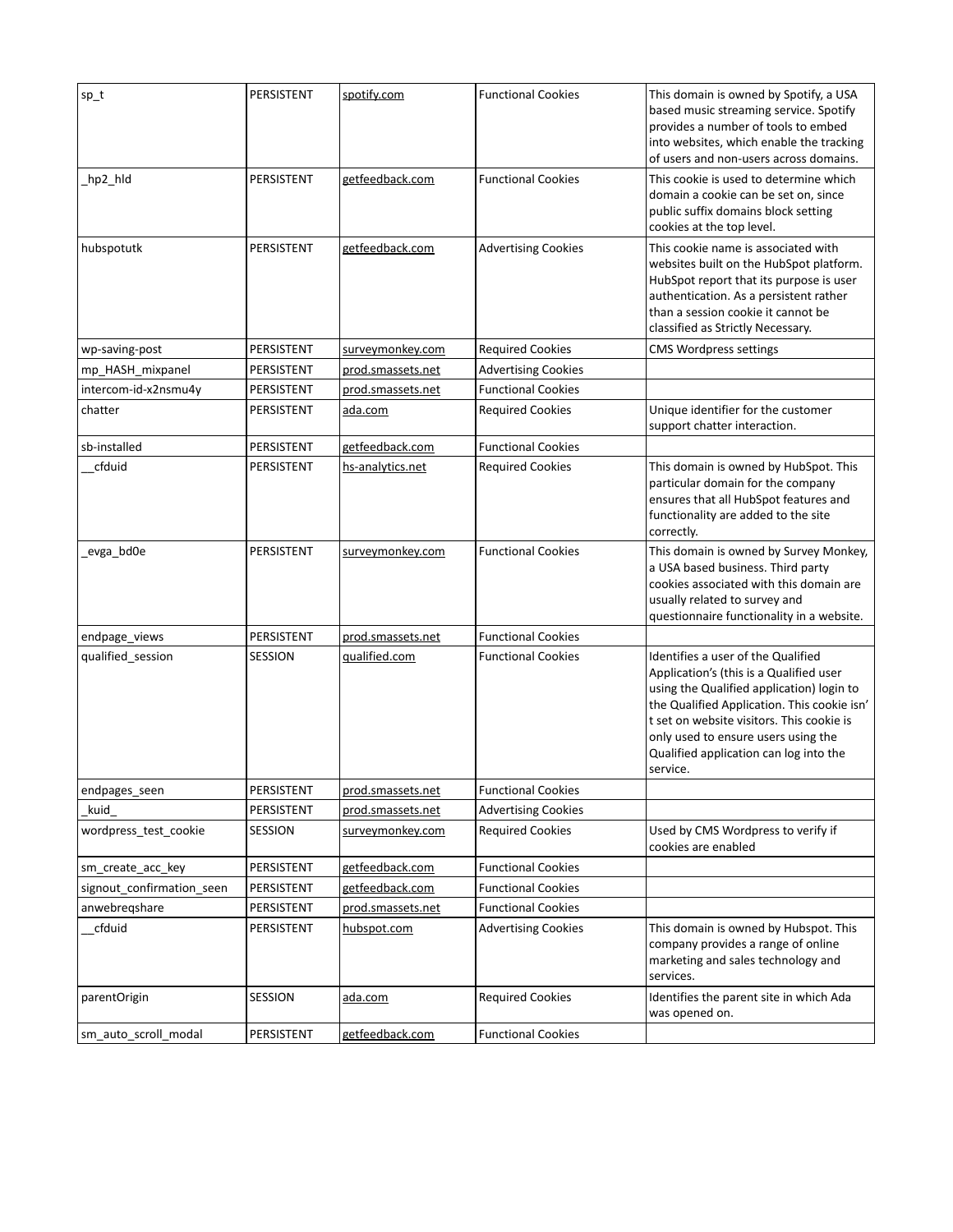| OptanonConsent                                               | PERSISTENT | getfeedback.com                               | <b>Required Cookies</b>    | This cookie is set by the cookie<br>compliance solution from OneTrust. It<br>stores information about the categories<br>of cookies the site uses and whether<br>visitors have given or withdrawn consent<br>for the use of each category. This<br>enables site owners to prevent cookies in<br>each category from being set in the users<br>browser, when consent is not given. The<br>cookie has a normal lifespan of one year,<br>so that returning visitors to the site will<br>have their preferences remembered. It<br>contains no information that can identify<br>the site visitor. |
|--------------------------------------------------------------|------------|-----------------------------------------------|----------------------------|--------------------------------------------------------------------------------------------------------------------------------------------------------------------------------------------------------------------------------------------------------------------------------------------------------------------------------------------------------------------------------------------------------------------------------------------------------------------------------------------------------------------------------------------------------------------------------------------|
| _gat_xxxxxxxxxxxxxxxxxxxxxx   PERSISTENT<br>XXX              |            | getfeedback.com                               | <b>Functional Cookies</b>  | Google Analytics Cookies                                                                                                                                                                                                                                                                                                                                                                                                                                                                                                                                                                   |
| _q_state_t3UG6Z3OShzuUR<br>9у                                | PERSISTENT | getfeedback.com                               | <b>Functional Cookies</b>  |                                                                                                                                                                                                                                                                                                                                                                                                                                                                                                                                                                                            |
| attr_params                                                  | PERSISTENT | getfeedback.com                               | <b>Functional Cookies</b>  |                                                                                                                                                                                                                                                                                                                                                                                                                                                                                                                                                                                            |
| endpage_views                                                | PERSISTENT | getfeedback.com                               | <b>Functional Cookies</b>  |                                                                                                                                                                                                                                                                                                                                                                                                                                                                                                                                                                                            |
| attr_multitouch                                              | PERSISTENT | getfeedback.com                               | <b>Functional Cookies</b>  |                                                                                                                                                                                                                                                                                                                                                                                                                                                                                                                                                                                            |
| uetsid                                                       | PERSISTENT | getfeedback.com                               | <b>Advertising Cookies</b> | This cookie is used by Bing to determine<br>what ads should be shown that may be<br>relevant to the end user perusing the<br>site.                                                                                                                                                                                                                                                                                                                                                                                                                                                         |
| optimizelyBuckets                                            | PERSISTENT | getfeedback.com                               | <b>Functional Cookies</b>  | Cookie set by the Optimizely website<br>optimisation plaftform. Used to store the<br>page variants assigned to a user for A/B<br>performance testing, to ensure the user<br>gets a consistent experience                                                                                                                                                                                                                                                                                                                                                                                   |
| wp_lang                                                      | PERSISTENT | surveymonkey.com                              | <b>Required Cookies</b>    | <b>CMS Wordpress settings</b>                                                                                                                                                                                                                                                                                                                                                                                                                                                                                                                                                              |
| pendo_visitorId.99ddf3e7-<br>b2e8-40fb-5ed8-<br>f14d1fecc9db | PERSISTENT | prod.smassets.net                             | <b>Functional Cookies</b>  |                                                                                                                                                                                                                                                                                                                                                                                                                                                                                                                                                                                            |
| _insp_targlpt                                                | PERSISTENT | getfeedback.com                               | <b>Functional Cookies</b>  | This cookie is set by Inspectlet to store<br>information regarding mouse position,<br>clicks, scroLLs, and highlighted elements<br>and text.                                                                                                                                                                                                                                                                                                                                                                                                                                               |
| ep203                                                        | PERSISTENT | getfeedback.com                               | <b>Required Cookies</b>    |                                                                                                                                                                                                                                                                                                                                                                                                                                                                                                                                                                                            |
| attr multitouch                                              | PERSISTENT | prod.smassets.net                             | <b>Functional Cookies</b>  |                                                                                                                                                                                                                                                                                                                                                                                                                                                                                                                                                                                            |
| <b>TDCPM</b>                                                 | PERSISTENT | adsrvr.org                                    | <b>Advertising Cookies</b> | This domain is owned by TheTradeDesk.<br>The main business activity is: Ad Serving<br>Platform                                                                                                                                                                                                                                                                                                                                                                                                                                                                                             |
| vuid                                                         | PERSISTENT | vimeo.com                                     | <b>Functional Cookies</b>  | This domain is owned by Vimeo. The<br>main business activity is: Video<br>Hosting/Sharing                                                                                                                                                                                                                                                                                                                                                                                                                                                                                                  |
| optimizelySegments                                           | PERSISTENT | prod.smassets.net                             | <b>Functional Cookies</b>  |                                                                                                                                                                                                                                                                                                                                                                                                                                                                                                                                                                                            |
| _insp_norec_sess                                             | PERSISTENT | getfeedback.com                               | <b>Functional Cookies</b>  | This cookie is set by Inspectlet and is<br>used to record website and server<br>performance with each visit to the site.<br>The data is aggregated and analyzed;<br>therefore, it remains anonymous upon<br>use.                                                                                                                                                                                                                                                                                                                                                                           |
| sm gs anon resp id                                           | PERSISTENT | prod.smassets.net                             | <b>Functional Cookies</b>  |                                                                                                                                                                                                                                                                                                                                                                                                                                                                                                                                                                                            |
| cfu                                                          | PERSISTENT | getfeedback.com                               | <b>Functional Cookies</b>  |                                                                                                                                                                                                                                                                                                                                                                                                                                                                                                                                                                                            |
| taken_template_seen                                          | PERSISTENT | prod.smassets.net                             | <b>Functional Cookies</b>  |                                                                                                                                                                                                                                                                                                                                                                                                                                                                                                                                                                                            |
| intercom-id-zfu5s4em                                         | PERSISTENT | prod.smassets.net                             | <b>Functional Cookies</b>  |                                                                                                                                                                                                                                                                                                                                                                                                                                                                                                                                                                                            |
| s-9da4                                                       | PERSISTENT | vidassets.terminus.servid Advertising Cookies |                            |                                                                                                                                                                                                                                                                                                                                                                                                                                                                                                                                                                                            |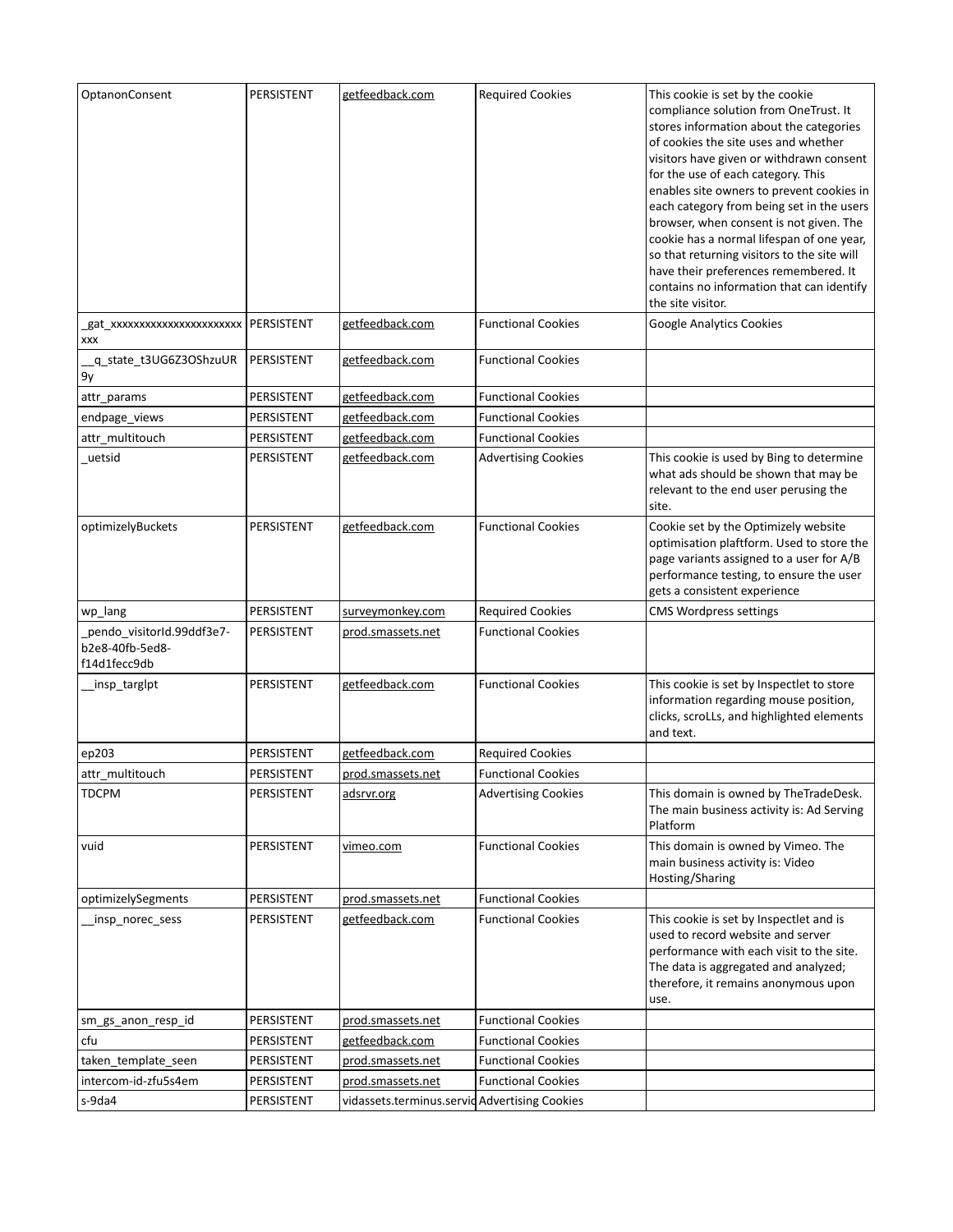| sm create quiz question ad<br>ded                  | PERSISTENT | getfeedback.com       | <b>Functional Cookies</b>  |                                                                                                                                                                                                                                                                                                                                                                                                                                                                                                                                                                                                       |
|----------------------------------------------------|------------|-----------------------|----------------------------|-------------------------------------------------------------------------------------------------------------------------------------------------------------------------------------------------------------------------------------------------------------------------------------------------------------------------------------------------------------------------------------------------------------------------------------------------------------------------------------------------------------------------------------------------------------------------------------------------------|
| create8010minimize                                 | PERSISTENT | prod.smassets.net     | <b>Functional Cookies</b>  |                                                                                                                                                                                                                                                                                                                                                                                                                                                                                                                                                                                                       |
| has_seen_share_modal_onbo   PERSISTENT<br>arding   |            | getfeedback.com       | <b>Functional Cookies</b>  |                                                                                                                                                                                                                                                                                                                                                                                                                                                                                                                                                                                                       |
| sm_hww_XXXX                                        | PERSISTENT | getfeedback.com       | <b>Functional Cookies</b>  |                                                                                                                                                                                                                                                                                                                                                                                                                                                                                                                                                                                                       |
| _gid                                               | PERSISTENT | getfeedback.com       | <b>Functional Cookies</b>  | Used to distinguish users by Google<br>Analytics - third-party analytics cookies:<br>google analytics for statistical purposes.<br>Type of data processed: IP addresses. To<br>maximize the privacy of users / visitors,<br>we use the "masking IP" feature, which<br>imposes on the system the darkening of<br>the last 8 digits of the IP address of the<br>user / visitor before any type of<br>processing is performed, making in fact<br>the analyzed Purpose: to collect<br>information, in aggregate form, on the<br>number of users and on how they visit<br>our site, to process statistics. |
| created                                            | PERSISTENT | <u>ada.com</u>        | <b>Required Cookies</b>    | Time when the chat starts to determine<br>when the chat should refresh.                                                                                                                                                                                                                                                                                                                                                                                                                                                                                                                               |
| sm_create_tour                                     | PERSISTENT | prod.smassets.net     | <b>Functional Cookies</b>  |                                                                                                                                                                                                                                                                                                                                                                                                                                                                                                                                                                                                       |
| mp_opt_in_out_5cecd0fc6<br>ef9ddc07695cd468bb771a6 | PERSISTENT | getfeedback.com       | <b>Advertising Cookies</b> |                                                                                                                                                                                                                                                                                                                                                                                                                                                                                                                                                                                                       |
| optimizelyDomainTestCookie                         | PERSISTENT | getfeedback.com       | <b>Functional Cookies</b>  | These Optimizely cookies allow us to test<br>different versions of website pages to<br>different users at the same time and to<br>track how users navigate around our<br>website. We use this information to test<br>new features and make the website<br>easier to use.                                                                                                                                                                                                                                                                                                                              |
| did                                                | PERSISTENT | login.getfeedback.com | <b>Required Cookies</b>    |                                                                                                                                                                                                                                                                                                                                                                                                                                                                                                                                                                                                       |
| _gid                                               | PERSISTENT | giphy.com             | <b>Functional Cookies</b>  | Used to distinguish users by Google<br>Analytics - third-party analytics cookies:<br>google analytics for statistical purposes.<br>Type of data processed: IP addresses. To<br>maximize the privacy of users / visitors,<br>we use the "masking IP" feature, which<br>imposes on the system the darkening of<br>the last 8 digits of the IP address of the<br>user / visitor before any type of<br>processing is performed, making in fact<br>the analyzed Purpose: to collect<br>information, in aggregate form, on the<br>number of users and on how they visit<br>our site, to process statistics. |
| sb-installed                                       | PERSISTENT | prod.smassets.net     | <b>Functional Cookies</b>  |                                                                                                                                                                                                                                                                                                                                                                                                                                                                                                                                                                                                       |
| did compat                                         | PERSISTENT | login.getfeedback.com | <b>Required Cookies</b>    |                                                                                                                                                                                                                                                                                                                                                                                                                                                                                                                                                                                                       |
| sm_helpcenter_banners                              | SESSION    | surveymonkey.com      | <b>Functional Cookies</b>  | Prevents site wide banners from<br>appearing again after being dismissed.                                                                                                                                                                                                                                                                                                                                                                                                                                                                                                                             |
| attr_utm                                           | PERSISTENT | prod.smassets.net     | <b>Functional Cookies</b>  |                                                                                                                                                                                                                                                                                                                                                                                                                                                                                                                                                                                                       |
| hp2_ses_props.###########                          | PERSISTENT | getfeedback.com       | <b>Advertising Cookies</b> | This cookie is used by Heap Analytics to<br>track user behavior on the website.<br>Cookies in this domain have lifespan of 2<br>years.                                                                                                                                                                                                                                                                                                                                                                                                                                                                |
| insp_identity                                      | PERSISTENT | prod.smassets.net     | <b>Functional Cookies</b>  |                                                                                                                                                                                                                                                                                                                                                                                                                                                                                                                                                                                                       |
| hstc                                               | PERSISTENT | getfeedback.com       | <b>Advertising Cookies</b> | This cookie name is associated with<br>websites built on the HubSpot platform.<br>It is reported by them as being used for<br>website analytics.                                                                                                                                                                                                                                                                                                                                                                                                                                                      |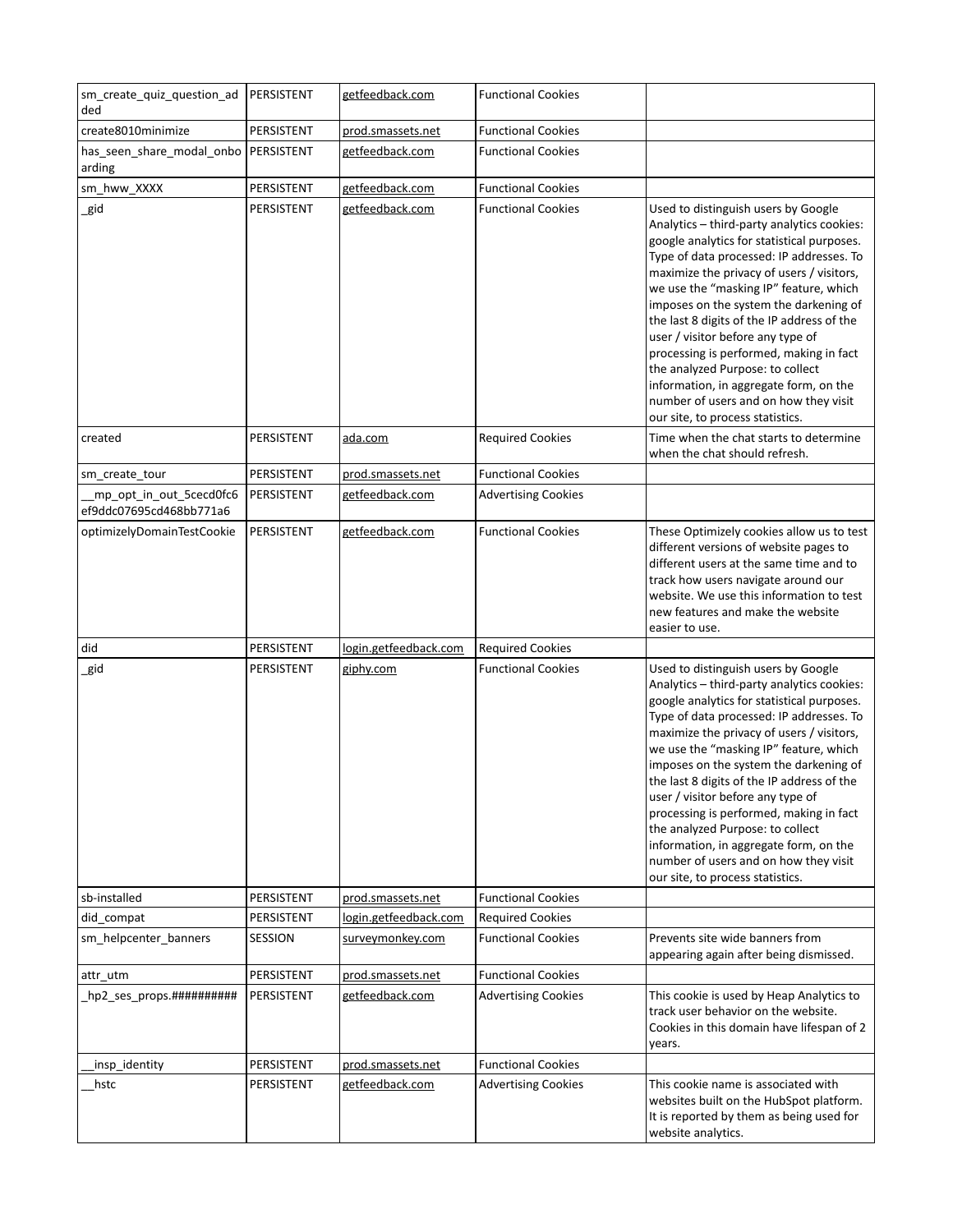| cfu                                 | PERSISTENT | prod.smassets.net   | <b>Functional Cookies</b>  |                                                                                                                                                                                                                                                                                                                                                                                                                                                                                                                                                                                          |
|-------------------------------------|------------|---------------------|----------------------------|------------------------------------------------------------------------------------------------------------------------------------------------------------------------------------------------------------------------------------------------------------------------------------------------------------------------------------------------------------------------------------------------------------------------------------------------------------------------------------------------------------------------------------------------------------------------------------------|
| responseToken                       | SESSION    | www.getfeedback.com | <b>Functional Cookies</b>  |                                                                                                                                                                                                                                                                                                                                                                                                                                                                                                                                                                                          |
| gclxxxx                             | PERSISTENT | getfeedback.com     | <b>Advertising Cookies</b> | Google conversion tracking cookie                                                                                                                                                                                                                                                                                                                                                                                                                                                                                                                                                        |
| _ceg.u                              | PERSISTENT | getfeedback.com     | <b>Functional Cookies</b>  | This cookie name is associated with<br>software provided by Crazy Egg Inc., a<br>USA based company providing web<br>analytics that tracks how visitors interact<br>with pages on a site.                                                                                                                                                                                                                                                                                                                                                                                                 |
| sm_library_show_modal               | PERSISTENT | prod.smassets.net   | <b>Functional Cookies</b>  |                                                                                                                                                                                                                                                                                                                                                                                                                                                                                                                                                                                          |
| attr mp                             | PERSISTENT | getfeedback.com     | <b>Functional Cookies</b>  |                                                                                                                                                                                                                                                                                                                                                                                                                                                                                                                                                                                          |
| sitespect_banner                    | PERSISTENT | getfeedback.com     | <b>Functional Cookies</b>  |                                                                                                                                                                                                                                                                                                                                                                                                                                                                                                                                                                                          |
| cfduid                              | PERSISTENT | pingdom.net         | <b>Required Cookies</b>    | Used to identify trusted web traffic                                                                                                                                                                                                                                                                                                                                                                                                                                                                                                                                                     |
| ajs_anonymous_id                    | PERSISTENT | getfeedback.com     | <b>Functional Cookies</b>  | These cookies are generally used for<br>Analytics and help count how many<br>people visit a certain site by tracking if<br>you have visited before. This cookie has a<br>lifespan of 1 year.                                                                                                                                                                                                                                                                                                                                                                                             |
| TDID                                | PERSISTENT | adsrvr.org          | <b>Advertising Cookies</b> | This domain is owned by TheTradeDesk.<br>The main business activity is: Ad Serving<br>Platform                                                                                                                                                                                                                                                                                                                                                                                                                                                                                           |
| signout_confirmation_views          | PERSISTENT | getfeedback.com     | <b>Functional Cookies</b>  |                                                                                                                                                                                                                                                                                                                                                                                                                                                                                                                                                                                          |
| has seen share modal onbo<br>arding | PERSISTENT | prod.smassets.net   | <b>Functional Cookies</b>  |                                                                                                                                                                                                                                                                                                                                                                                                                                                                                                                                                                                          |
| <b>GRECAPTCHA</b>                   | PERSISTENT | google.com          | <b>Required Cookies</b>    | This cookie enables Google ReCaptcha,<br>which is used to maintain site security<br>and prevent abuse.                                                                                                                                                                                                                                                                                                                                                                                                                                                                                   |
| ep202                               | PERSISTENT | getfeedback.com     | <b>Functional Cookies</b>  |                                                                                                                                                                                                                                                                                                                                                                                                                                                                                                                                                                                          |
| ucs_topbar_views                    | PERSISTENT | prod.smassets.net   | <b>Functional Cookies</b>  |                                                                                                                                                                                                                                                                                                                                                                                                                                                                                                                                                                                          |
| closed_templates_seen               | PERSISTENT | prod.smassets.net   | <b>Functional Cookies</b>  |                                                                                                                                                                                                                                                                                                                                                                                                                                                                                                                                                                                          |
| cfduid                              | PERSISTENT | hsadspixel.net      | <b>Required Cookies</b>    | This domain is owned by Hubspot. The<br>company provides a range of online<br>marketing and sales technology and<br>services.                                                                                                                                                                                                                                                                                                                                                                                                                                                            |
| duo_wordpress_auth_cookie           | SESSION    | surveymonkey.com    | <b>Required Cookies</b>    | Authentication cookie used with CMS<br>Wordpress                                                                                                                                                                                                                                                                                                                                                                                                                                                                                                                                         |
| insp_targlpu                        | PERSISTENT | prod.smassets.net   | <b>Functional Cookies</b>  |                                                                                                                                                                                                                                                                                                                                                                                                                                                                                                                                                                                          |
| bscookie                            | PERSISTENT | www.linkedin.com    | <b>Advertising Cookies</b> | This domain is owned by LinkedIn, the<br>business networking platform. It typically<br>acts as a third party host where website<br>owners have placed one of its content<br>sharing buttons in their pages, although<br>its content and services can be<br>embedded in other ways. Although such<br>buttons add functionality to the website<br>they are on, cookies are set regardless of<br>whether or not the visitor has an active<br>Linkedin profile, or agreed to their terms<br>and conditions. For this reason it is<br>classified as a primarily<br>tracking/targeting domain. |
| sm_lite_library_show_modal          | PERSISTENT | getfeedback.com     | <b>Functional Cookies</b>  |                                                                                                                                                                                                                                                                                                                                                                                                                                                                                                                                                                                          |
| bt-es-15358                         | SESSION    | bttrack.com         | <b>Advertising Cookies</b> | This domain appears to be owned by<br>Bidtellect, A USA based adtechnology<br>company specialising in native<br>advertising.                                                                                                                                                                                                                                                                                                                                                                                                                                                             |
| fbp                                 | PERSISTENT | flashtalking.com    | <b>Advertising Cookies</b> | This domain is owned by Flashtalking.<br>The main business activity is: Advertising                                                                                                                                                                                                                                                                                                                                                                                                                                                                                                      |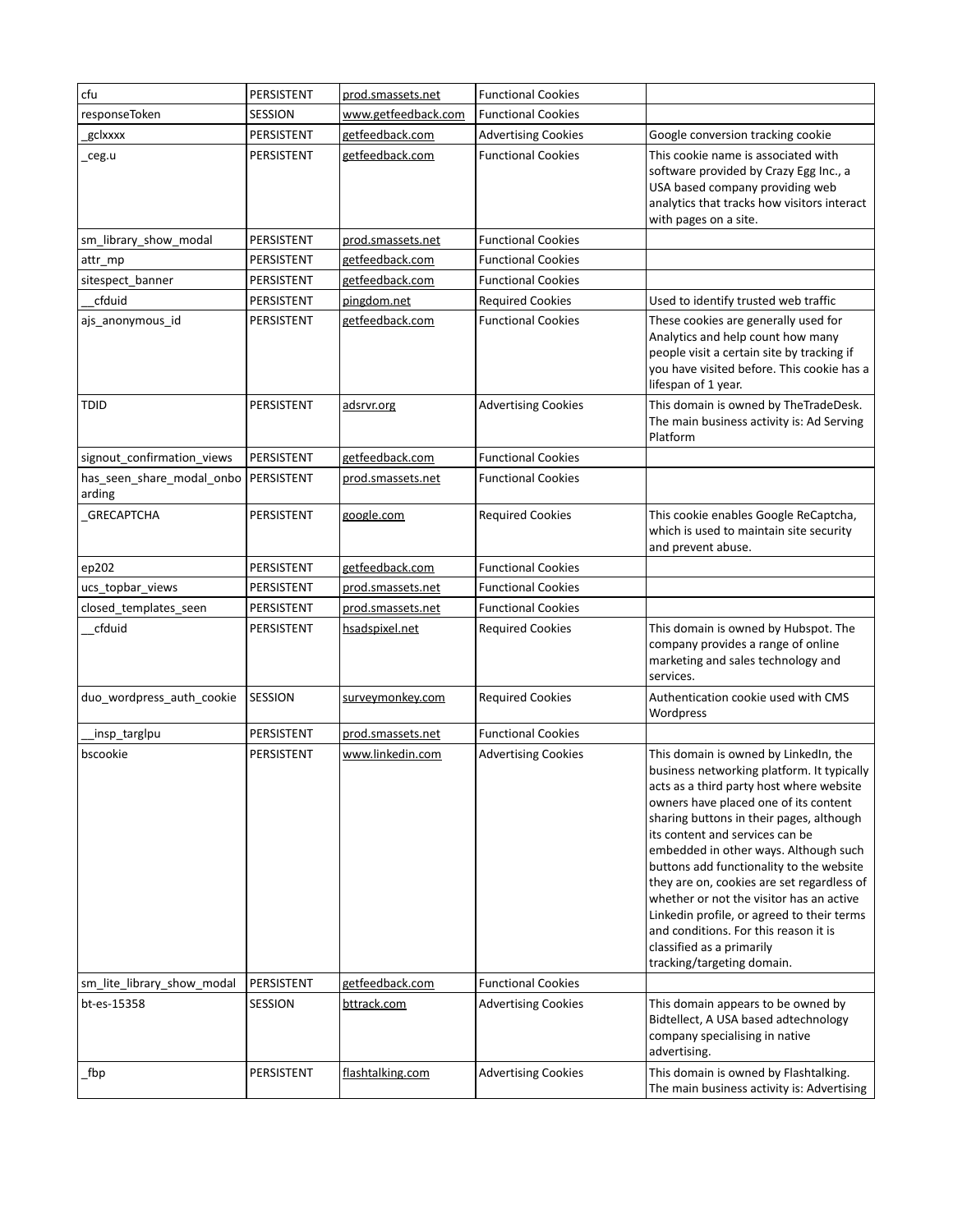| _fbp                                   | PERSISTENT | getfeedback.com    | <b>Advertising Cookies</b> | Used by Facebook to deliver a series of<br>advertisement products such as real time<br>bidding from third party advertisers                                                                                                                                                                                                                                                                                                                                                                                                                                                                           |
|----------------------------------------|------------|--------------------|----------------------------|-------------------------------------------------------------------------------------------------------------------------------------------------------------------------------------------------------------------------------------------------------------------------------------------------------------------------------------------------------------------------------------------------------------------------------------------------------------------------------------------------------------------------------------------------------------------------------------------------------|
| _ga                                    | PERSISTENT | getfeedback.com    | <b>Functional Cookies</b>  | Used to distinguish users by Google<br>Analytics - third-party analytics cookies:<br>google analytics for statistical purposes.<br>Type of data processed: IP addresses. To<br>maximize the privacy of users / visitors,<br>we use the "masking IP" feature, which<br>imposes on the system the darkening of<br>the last 8 digits of the IP address of the<br>user / visitor before any type of<br>processing is performed, making in fact<br>the analyzed Purpose: to collect<br>information, in aggregate form, on the<br>number of users and on how they visit<br>our site, to process statistics. |
| insp_identity                          | PERSISTENT | getfeedback.com    | <b>Functional Cookies</b>  | This cookie is set by Inspectlet to store<br>information regarding mouse position,<br>clicks, scrolls, and highlighted elements<br>and text.                                                                                                                                                                                                                                                                                                                                                                                                                                                          |
| sm_create_acc_key                      | PERSISTENT | prod.smassets.net  | <b>Functional Cookies</b>  |                                                                                                                                                                                                                                                                                                                                                                                                                                                                                                                                                                                                       |
| CONSENT                                | PERSISTENT | youtube.com        | <b>Advertising Cookies</b> | YouTube is a Google owned platform for<br>hosting and sharing videos. YouTube<br>collects user data through videos<br>embedded in websites, which is<br>aggregated with profile data from other<br>Google services in order to display<br>targeted advertising to web visitors<br>across a broad range of their own and<br>other websites.                                                                                                                                                                                                                                                            |
| sm_video_onboarding_modal   PERSISTENT |            | getfeedback.com    | <b>Functional Cookies</b>  |                                                                                                                                                                                                                                                                                                                                                                                                                                                                                                                                                                                                       |
| cfruid                                 | SESSION    | go.getfeedback.com | <b>Required Cookies</b>    | Cookie associated with sites using<br>CloudFlare, used to identify trusted web<br>traffic.                                                                                                                                                                                                                                                                                                                                                                                                                                                                                                            |
| intercom-session-zfu5s4em              | PERSISTENT | prod.smassets.net  | <b>Functional Cookies</b>  |                                                                                                                                                                                                                                                                                                                                                                                                                                                                                                                                                                                                       |
| sso enabled                            | PERSISTENT | prod.smassets.net  | <b>Functional Cookies</b>  |                                                                                                                                                                                                                                                                                                                                                                                                                                                                                                                                                                                                       |
| hssrc                                  | SESSION    | getfeedback.com    | <b>Advertising Cookies</b> | This cookie name is associated with<br>websites built on the HubSpot platform.<br>It is reported by them as being used for<br>website analytics.                                                                                                                                                                                                                                                                                                                                                                                                                                                      |
| gf_session                             | SESSION    | getfeedback.com    | <b>Functional Cookies</b>  | Used to distinguish users by Google<br>Analytics - third-party analytics cookies:<br>google analytics for statistical purposes.<br>Type of data processed: IP addresses. To<br>maximize the privacy of users / visitors,<br>we use the "masking IP" feature, which<br>imposes on the system the darkening of<br>the last 8 digits of the IP address of the<br>user / visitor before any type of<br>processing is performed, making in fact<br>the analyzed Purpose: to collect<br>information, in aggregate form, on the<br>number of users and on how they visit<br>our site, to process statistics. |
| mp_HASH_mixpanel                       | PERSISTENT | getfeedback.com    | <b>Advertising Cookies</b> |                                                                                                                                                                                                                                                                                                                                                                                                                                                                                                                                                                                                       |
| guest-session                          | PERSISTENT | getfeedback.com    | <b>Functional Cookies</b>  |                                                                                                                                                                                                                                                                                                                                                                                                                                                                                                                                                                                                       |
| ucs_sign_in_module                     | PERSISTENT | getfeedback.com    | <b>Functional Cookies</b>  |                                                                                                                                                                                                                                                                                                                                                                                                                                                                                                                                                                                                       |
| intercom-id-x2nsmu4y                   | PERSISTENT | getfeedback.com    | <b>Functional Cookies</b>  |                                                                                                                                                                                                                                                                                                                                                                                                                                                                                                                                                                                                       |
| x-sm-bypass-auth0-redirect             | SESSION    | monkeytest1.com    | <b>Required Cookies</b>    | Cookie for bypassing Auth0 redirect for<br>login, enabling the legacy login interface.                                                                                                                                                                                                                                                                                                                                                                                                                                                                                                                |